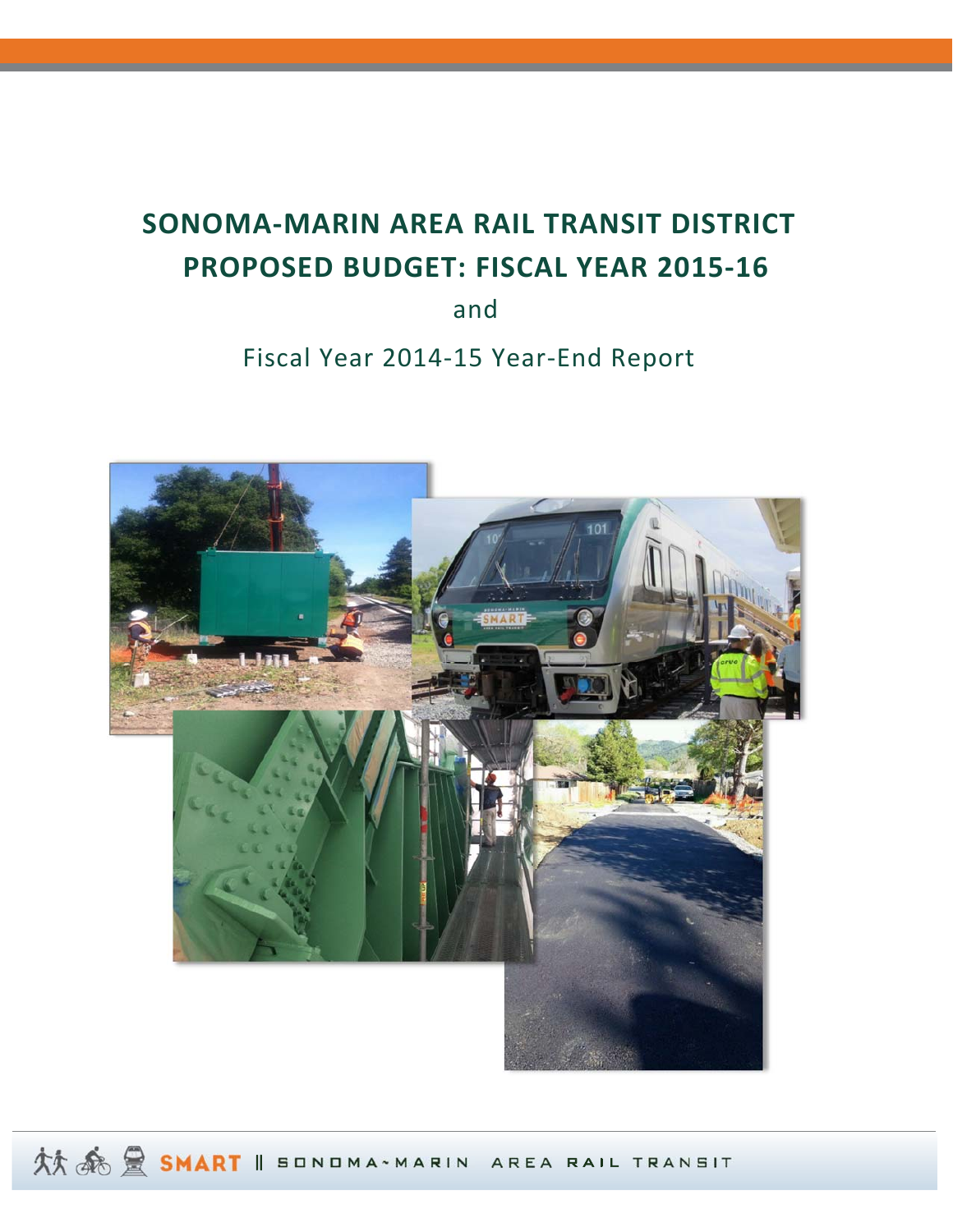## **PROPOSED BUDGET: FISCAL YEAR 2015‐16**

and Fiscal Year 2014‐15 Year‐End Report

#### **CONTENTS**

#### **1. OVERVIEW: YEAR‐END FINANCIAL REPORT AND PROPOSED BUDGET**

TABLE 1: OVERVIEW FY 2014‐15 and FY 2015‐16

#### **2. YEAR‐END FINANCIAL REPORT: FY 2014‐15 REVISED**

OVERVIEW

TABLE 2: FY 2014‐15 YEAR‐END REPORT: CAPITAL BUDGET

TABLE 3: FY 2014‐15 YEAR‐END REPORT: OPERATING BUDGET

TABLE 4: POSITION AUTHORIZATION FY 2014‐15

DISCUSSION ‐‐ YEAR‐END REPORT

#### **3. PROPOSED PRELIMINARY BUDGET: FY 2015‐16**

OVERVIEW

TABLE 5: CAPITAL BUDGET FY 2015‐16

TABLE 6: OPERATING BUDGET FY 2015‐16

TABLE 7: POSITION AUTHORIZATION FY 2015‐16

DISCUSSION ‐‐ PRELIMINARY BUDGET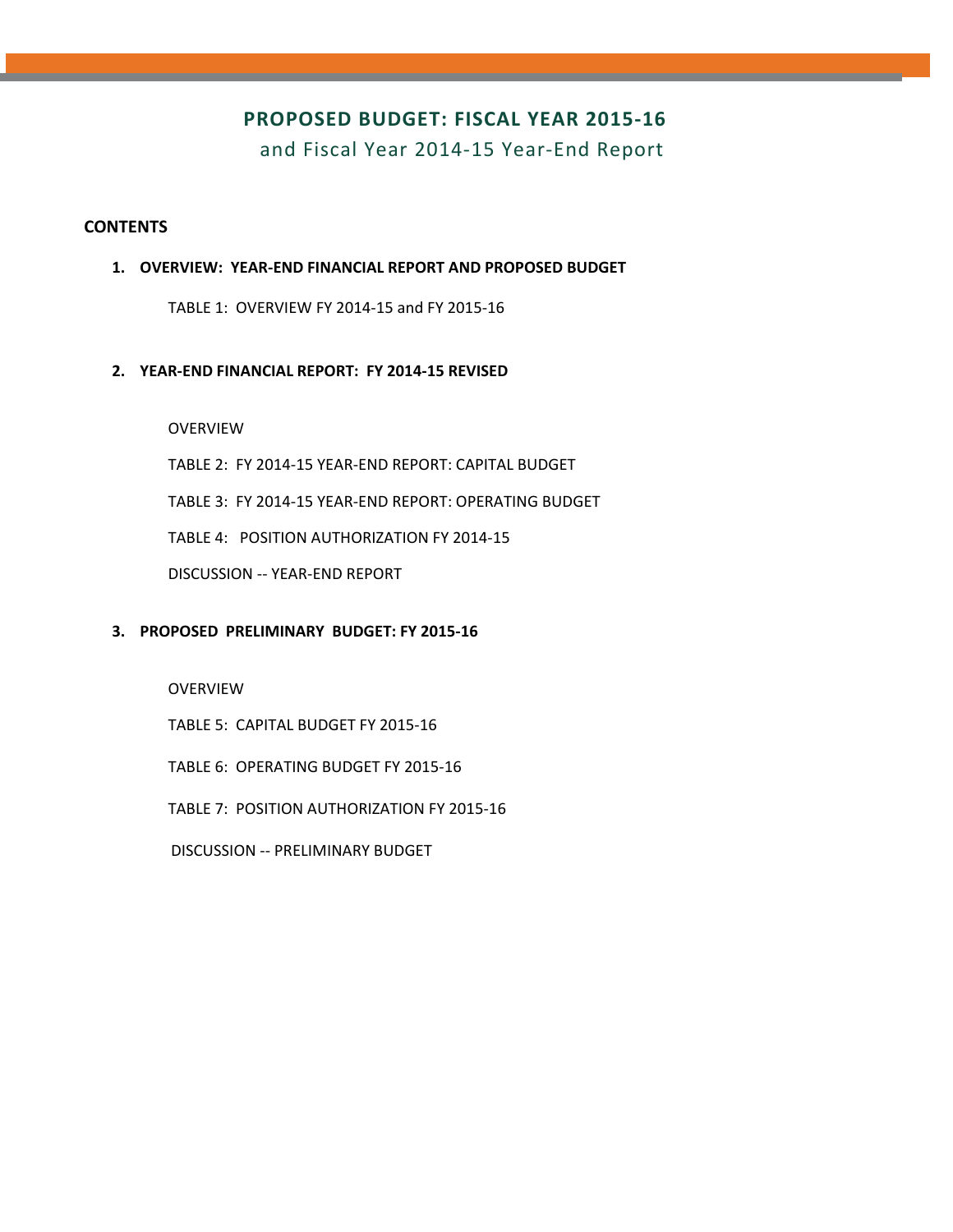#### **OVERVIEW**

There are two budgets being presented to your Board: The Fiscal Year 2014‐15 Year‐End Financial Report, which reflects financial changes since the budget was approved in June 2014, and the Proposed Fiscal Year 2015-16 Annual Budget to begin in July 2015. While the Year-End Financial Report reflects the tremendous capital activity that occurred through the year, the Proposed Annual Budget for FY 2015‐16 reflects the significant increase in operating expenses.

**TABLE 1** (below) provides a combined, broad overview of SMART's capital and operations budgets combined. Detailed discussion of each budget is provided in the following pages and charts.

| <b>TABLE 1</b>                                             |                                 |                                |                                 |  |  |  |  |
|------------------------------------------------------------|---------------------------------|--------------------------------|---------------------------------|--|--|--|--|
| <b>BUDGET REPORT: SUMMARY OF ALL REVENUES AND EXPENSES</b> |                                 |                                |                                 |  |  |  |  |
|                                                            | FY 2014-15                      | FY 2014-15                     | FY 2015-16                      |  |  |  |  |
|                                                            | <b>BUDGET AS APPROVED</b>       | <b>ACTUALS &amp; ESTIMATES</b> | <b>PROPOSED BUDGET:</b>         |  |  |  |  |
|                                                            | <b>CAPITAL &amp; OPERATIONS</b> | <b>CAPITAL &amp; OPERTIONS</b> | <b>CAPITAL &amp; OPERATIONS</b> |  |  |  |  |
| <b>REVENUES</b>                                            |                                 |                                |                                 |  |  |  |  |
| <b>Beginning Fund Balance</b>                              | 216,607,834                     | 215,691,280                    | 106,625,372                     |  |  |  |  |
| Sales/Use Taxes                                            | 34,138,492                      | 34,138,492                     | 35,229,367                      |  |  |  |  |
| Interest and Lease Earnings                                | 1,312,000                       | 1,466,350                      | 1,010,000                       |  |  |  |  |
| Intergovernmental Revenues - Grants                        | 23,124,798                      | 9,272,207                      | 16,826,570                      |  |  |  |  |
| <b>Charges for Services -- Fees</b>                        | 40,000                          | 51,900                         | 40,000                          |  |  |  |  |
| Miscellaneous Revenues                                     | 3,142,021                       | 32,569                         | 2,000                           |  |  |  |  |
| <b>Other Sources - Transfers</b>                           | 114, 171, 142                   | 115,034,188                    | 2,044,813                       |  |  |  |  |
| TOTAL REVENUES INCLUDING FUND BALANCE                      | 392,536,287                     | 375,686,987                    | 161,778,122                     |  |  |  |  |
| <b>EXPENDITURES</b>                                        |                                 |                                |                                 |  |  |  |  |
| <b>Salaries and Benefits</b>                               | 6,652,540                       | 5,809,244                      | 12,465,523                      |  |  |  |  |
| <b>Services and Supplies</b>                               | 8,350,745                       | 6,902,088                      | 10,748,779                      |  |  |  |  |
| <b>Other Charges and Payments</b>                          | 13,435,035                      | 16,687,433                     | 18,806,535                      |  |  |  |  |
| <b>Buildings, Capital Improvements, and Equipment</b>      | 180,653,154                     | 125,120,441                    | 92,164,488                      |  |  |  |  |
| <b>Operating Transfer</b>                                  | 10,000                          | 10,000                         | 20,000                          |  |  |  |  |
| Interfund Transfers                                        | (2,053,311)                     | (551, 779)                     | (301,788)                       |  |  |  |  |
| Contingencies                                              | 500,000                         | 50,000                         | 250,000                         |  |  |  |  |
| <b>Transfer from Bond Fund to Operating</b>                | 114, 171, 142                   | 115,034,188                    | 2,044,813                       |  |  |  |  |
| <b>TOTAL EXPENDITURES</b>                                  | 321,719,304                     | 269,061,615                    | 136,198,351                     |  |  |  |  |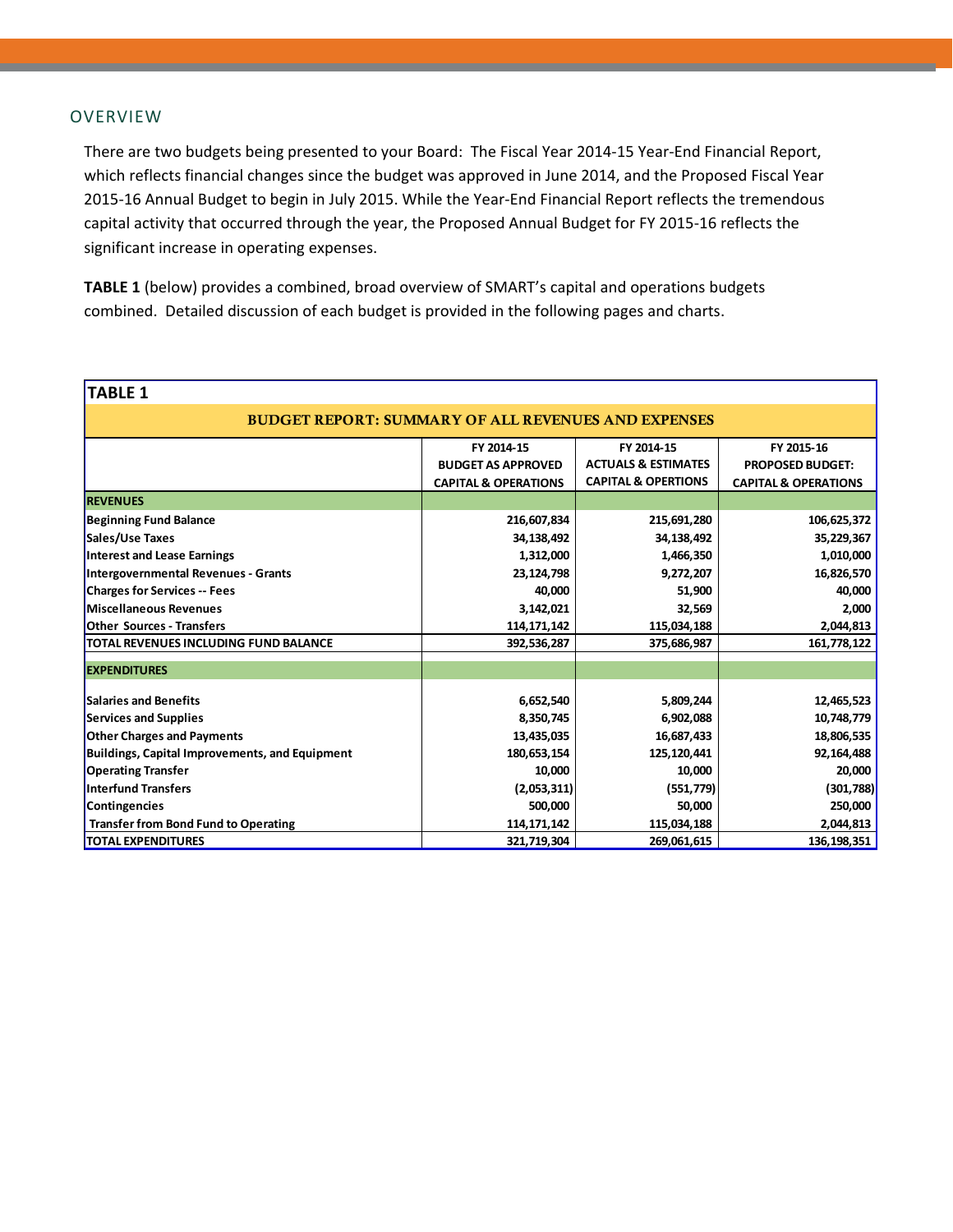## YEAR‐END FINANCIAL REPORT: FY 2014‐15 ACTUALS AND ESTIMATES

#### **FINANCIAL TABLES OVERVIEW:**

The Year‐end Fiscal Year 2014‐15 Financial Report reflects both actual revenues and expenditures to‐date and estimates for the final weeks of the fiscal year. **TABLES 2 and 3**, on the following pages, detail the changes from Budget as approved. **TABLE 2** shows the Capital Report and **TABLE 3** shows the Operating Report. Where there is a change of more than 5%, we have provided an explanation of those changes. Fund balance is not reflected in the following tables but is used as a source to balance the overall budget. **TABLE 4** contains the Personnel and Position Authorizations, which have not changed since September 2014 when your Board made a revisions to the Vehicle Maintenance Superintendent and the Security Manager position and added a Deputy Operations Manager. We have included hourly rates in the position authorization to reflect the hiring practices of the District which rely on hourly rather than annual rates. Finally, more detailed discussion of the Year‐End Financial Report is provided following the Tables.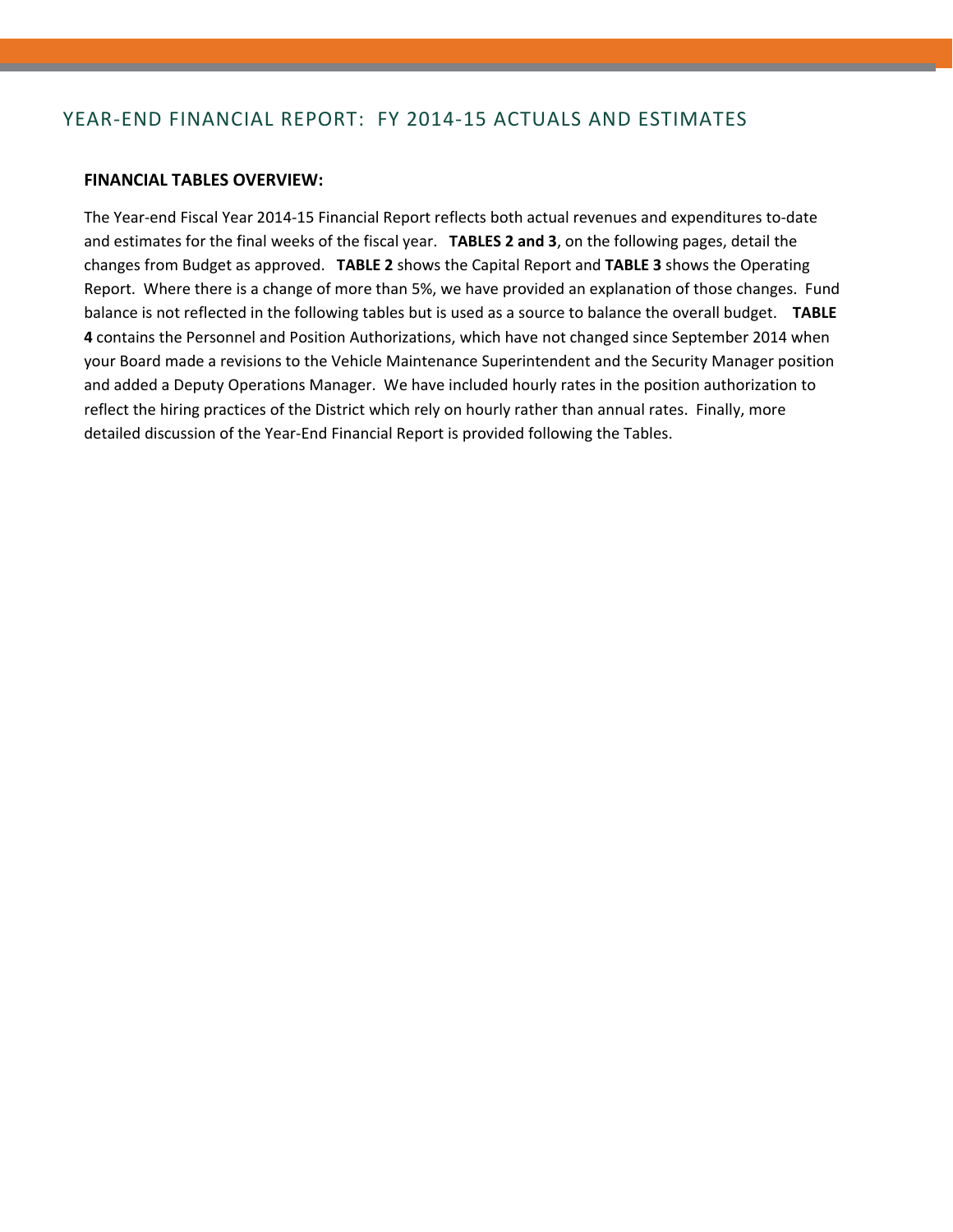| <b>TABLE 2</b>                                        |                                                |                                                        |                                                                                              |  |  |  |  |  |
|-------------------------------------------------------|------------------------------------------------|--------------------------------------------------------|----------------------------------------------------------------------------------------------|--|--|--|--|--|
|                                                       |                                                |                                                        | <b>YEAR-END FINANCIAL REPORT: FY 2014-15 REVISED BUDGET</b>                                  |  |  |  |  |  |
| <b>CAPITAL BUDGET</b>                                 |                                                |                                                        |                                                                                              |  |  |  |  |  |
|                                                       |                                                |                                                        |                                                                                              |  |  |  |  |  |
| <b>Description</b>                                    | FY 2014-15<br><b>APPROVED</b><br><b>BUDGET</b> | FY 2014-15<br><b>ACTUALS &amp;</b><br><b>ESTIMATES</b> | NOTEABLE OR SIGNIFICANT CHANGES                                                              |  |  |  |  |  |
| <b>REVENUES</b>                                       |                                                |                                                        |                                                                                              |  |  |  |  |  |
|                                                       |                                                |                                                        |                                                                                              |  |  |  |  |  |
| <b>Sales/Use Taxes</b>                                |                                                |                                                        |                                                                                              |  |  |  |  |  |
| Board of Equalization Cost on Taxes                   | 778,930                                        | 804,360                                                |                                                                                              |  |  |  |  |  |
| Sales Tax withheld by Trustee                         | 8,456,950                                      | 9,970,283                                              | Adjustment to account for Principal Set-aside                                                |  |  |  |  |  |
| Net Sales Tax                                         | 20,368,207                                     | 18,829,444                                             | Reduced as a result of Principal Set-aside                                                   |  |  |  |  |  |
| <b>Total Sales/Use Taxes</b>                          | 29,604,087                                     | 29,604,087                                             |                                                                                              |  |  |  |  |  |
| <b>Use of Money/Property</b>                          |                                                |                                                        |                                                                                              |  |  |  |  |  |
| <b>Interest Earnings</b>                              | 835,000                                        | 989,350                                                |                                                                                              |  |  |  |  |  |
| Rent - Real Estate                                    | 477,000                                        | 477,000                                                |                                                                                              |  |  |  |  |  |
| <b>Total Use of Money/Property</b>                    | 1,312,000                                      | 1,466,350                                              |                                                                                              |  |  |  |  |  |
|                                                       |                                                |                                                        |                                                                                              |  |  |  |  |  |
| <b>Intergovernmental Revenues</b>                     |                                                |                                                        |                                                                                              |  |  |  |  |  |
| State - Grant Funds                                   | 654,111                                        |                                                        | 54,226 Shift of State Pathway funds to FY16                                                  |  |  |  |  |  |
| Federal - ISTEA                                       | 1,468,159                                      | 507,839                                                | Black Point Bridge project shifted to FY16                                                   |  |  |  |  |  |
| Federal - Grant Funds<br><b>Other Governments</b>     | 2,538,610<br>472,753                           | 24,119<br>1,568,213                                    | Larkspur funding of \$2.5 million shifted to FY16<br>Coop. construction agreements increased |  |  |  |  |  |
| Measure M - Sonoma County                             | 1,000,000                                      | 39,477                                                 | Partially included in FY14 financials and into FY16 Pathway schedule                         |  |  |  |  |  |
| MTC - Bridge Tolls                                    | 20,115,386                                     | 7,056,119                                              | Shift of grant funds to match expenditures                                                   |  |  |  |  |  |
| <b>Total Intergovernmental Revenues</b>               | 26,249,019                                     | 9,249,992                                              |                                                                                              |  |  |  |  |  |
|                                                       |                                                |                                                        |                                                                                              |  |  |  |  |  |
| <b>Charges for Services</b>                           |                                                |                                                        |                                                                                              |  |  |  |  |  |
| Other Charges - Fees                                  | 10,000                                         | 21,900                                                 |                                                                                              |  |  |  |  |  |
| <b>Total Charges for Services</b>                     | 10,000                                         |                                                        | 21,900 Increase in Right-of-Way permits                                                      |  |  |  |  |  |
| <b>Miscellaneous Revenues</b>                         |                                                |                                                        |                                                                                              |  |  |  |  |  |
| Miscellaneous Revenue                                 | 1,000                                          | 32,569                                                 | Reimbursement based -- non recurring                                                         |  |  |  |  |  |
| <b>Total Miscellaneous Revenues</b>                   | 1,000                                          | 32,569                                                 |                                                                                              |  |  |  |  |  |
|                                                       |                                                |                                                        |                                                                                              |  |  |  |  |  |
| <b>Other Financing Sources</b>                        |                                                |                                                        |                                                                                              |  |  |  |  |  |
| Revenue Transfer - Bond Funds                         | 114, 171, 142                                  | 115,034,188                                            |                                                                                              |  |  |  |  |  |
| <b>Total Other Financing Sources</b>                  | 114,171,142                                    | 115,034,188                                            |                                                                                              |  |  |  |  |  |
| <b>TOTAL REVENUES</b>                                 | 171,347,248                                    | 155,409,086                                            |                                                                                              |  |  |  |  |  |
|                                                       |                                                |                                                        |                                                                                              |  |  |  |  |  |
| <b>EXPENDITURES</b>                                   |                                                |                                                        |                                                                                              |  |  |  |  |  |
| <b>Salaries and Benefits</b>                          |                                                |                                                        |                                                                                              |  |  |  |  |  |
| <b>Employee Salaries</b>                              | 3,844,263                                      | 3,594,672                                              |                                                                                              |  |  |  |  |  |
| <b>Employee Benefits</b>                              | 1,248,270                                      | 1,064,607                                              |                                                                                              |  |  |  |  |  |
| <b>Total Salaries and Benefits</b>                    | 5,092,533                                      | 4,659,280                                              | Savings due to vacant positions                                                              |  |  |  |  |  |
|                                                       |                                                |                                                        |                                                                                              |  |  |  |  |  |
| <b>Services and Supplies</b>                          |                                                |                                                        |                                                                                              |  |  |  |  |  |
| Communications                                        | 151,514                                        |                                                        | 124,846 Savings in cellular and internet service                                             |  |  |  |  |  |
| Insurance                                             | 868,771                                        | 498,372                                                | Workers compensation shifted to benefits, pre-payment of premiums                            |  |  |  |  |  |
| Maintenance-Facilities<br>Miscellaneous Expense       | 13,000<br>28,500                               | 17,500<br>26,500                                       | Increased maintenance for server cooling systems                                             |  |  |  |  |  |
| Office Expense                                        | 131,644                                        |                                                        | 67,915 Reduction in small office equipment needs                                             |  |  |  |  |  |
| Postage, Printing, Periodicals                        | 24,230                                         |                                                        | 25,430 Increased for Board meetings                                                          |  |  |  |  |  |
| <b>Accounting/Payroll Services</b>                    | 232,560                                        | 225,000                                                |                                                                                              |  |  |  |  |  |
| Professional Services - Administrative                | 356,927                                        |                                                        | 398,243 Costs associated with accounting and payroll conversions                             |  |  |  |  |  |
| Professional Services -- Non-capitalized              | 2,056,730                                      | 1,498,902                                              | Shift of non-capitalized costs to capitalized                                                |  |  |  |  |  |
| Agency Extra Help                                     |                                                | 1,000                                                  |                                                                                              |  |  |  |  |  |
| Board of Equalization Administrative Fees             | 778,930                                        | 804,360                                                |                                                                                              |  |  |  |  |  |
| Legal Services                                        | 705,000                                        | 375,000                                                | Savings due to use of in-house resources                                                     |  |  |  |  |  |
| Public/Legal Notice                                   | 18,000                                         | 18,000                                                 |                                                                                              |  |  |  |  |  |
| Rents/Leases<br><b>Computer Software and Hardware</b> | 646,572<br>302,779                             | 664,772                                                | 179,170 Shift of software upgrades to FY15                                                   |  |  |  |  |  |
| Public Outreach                                       | 237,350                                        |                                                        | 165,000 Shift of safety campaign to align with testing schedule                              |  |  |  |  |  |
| Training, Travel                                      | 98,420                                         |                                                        | 45,000 Savings associated with slower hiring, shift to mileage expense                       |  |  |  |  |  |
| Permits/Fees                                          | 5,000                                          |                                                        | 73,002 Higher environmental fees                                                             |  |  |  |  |  |
| Mileage Expense                                       | 43,620                                         |                                                        | 48,620 Shift of travel budget to local mileage costs                                         |  |  |  |  |  |
| <b>Total Services and Supplies</b>                    | 6,699,547                                      | 5,256,632                                              |                                                                                              |  |  |  |  |  |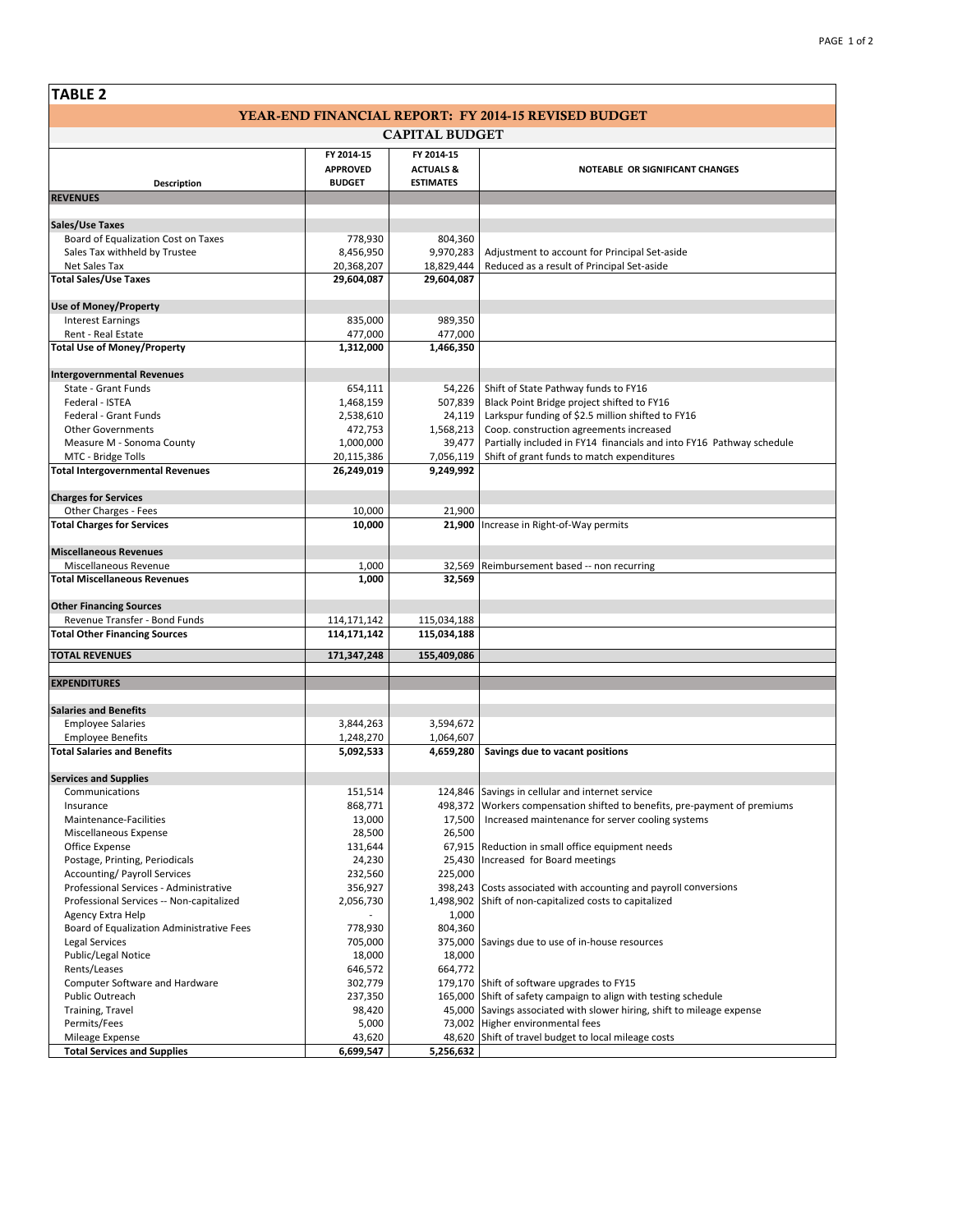| <b>TABLE 2</b>                                               |             |                          |                                                                               |  |  |  |  |  |
|--------------------------------------------------------------|-------------|--------------------------|-------------------------------------------------------------------------------|--|--|--|--|--|
| <b>YEAR-END FINANCIAL REPORT: FY 2014-15 REVISED BUDGET</b>  |             |                          |                                                                               |  |  |  |  |  |
| <b>CAPITAL BUDGET</b>                                        |             |                          |                                                                               |  |  |  |  |  |
| <b>Other Charges and Payments</b>                            |             |                          |                                                                               |  |  |  |  |  |
| Bond Principal, Interest                                     | 8,456,950   |                          | 9,970,283 Revision of Principal Payment amount to match schedule              |  |  |  |  |  |
| Self Insurance                                               |             |                          | 50,000 Initial funding                                                        |  |  |  |  |  |
| Settlements - Legal                                          |             |                          | 456,000 Anticipated legal settlements                                         |  |  |  |  |  |
| Depreciation                                                 | 4,593,908   | 4,593,908                |                                                                               |  |  |  |  |  |
| <b>Other Governments</b>                                     | 384,177     |                          | 1,617,242 Unanticipated expenses for cooperative agreements (reimbursed)      |  |  |  |  |  |
| <b>Total Other Charges</b>                                   | 13,435,035  | 16,687,433               |                                                                               |  |  |  |  |  |
| <b>Buildings &amp; Capital Improvements (Capital Assets)</b> |             |                          |                                                                               |  |  |  |  |  |
| Land                                                         | 1,000,877   |                          | 2,682,520 Expenses for Mira Monte project (moved from Infrastructure line)    |  |  |  |  |  |
| <b>Buildings &amp; Improvements</b>                          | 17,169,197  |                          | 16,441,835 Slight shift of Operations Facility construction cost by one month |  |  |  |  |  |
| Equipment                                                    | 500,000     | $\overline{\phantom{a}}$ | Shift of fare collection costs to FY16                                        |  |  |  |  |  |
| Capital Equipment - Work in Progress                         | 21,737,498  |                          | 6,654,008 Shift of Rail Vehicle Payments to FY16                              |  |  |  |  |  |
| Infrastructure                                               | 139,375,581 |                          | 98,892,079 Shift of some construction costs to FY16                           |  |  |  |  |  |
| <b>Total Buildings and Capital Improvements</b>              | 179,783,154 | 124,670,441              |                                                                               |  |  |  |  |  |
| <b>Operating Transfer</b>                                    |             |                          |                                                                               |  |  |  |  |  |
| <b>Operating Transfer</b>                                    | 10.000      | 10.000                   |                                                                               |  |  |  |  |  |
| <b>Total Operating Transfer</b>                              | 10,000      | 10,000                   |                                                                               |  |  |  |  |  |
| <b>Interfund Transfers</b>                                   |             |                          |                                                                               |  |  |  |  |  |
| Salaries and Benefits Transfer - Capital                     | (2,053,311) | (551, 779)               | Accounting transfer to Assets                                                 |  |  |  |  |  |
| <b>Total Interfund Transfer</b>                              | (2,053,311) | (551, 779)               |                                                                               |  |  |  |  |  |
| <b>Transfer from Bond Fund to Operating</b>                  | 114,171,142 | 115,034,188              |                                                                               |  |  |  |  |  |
| <b>TOTAL EXPENDITURES</b>                                    | 317,138,098 | 265,806,195              |                                                                               |  |  |  |  |  |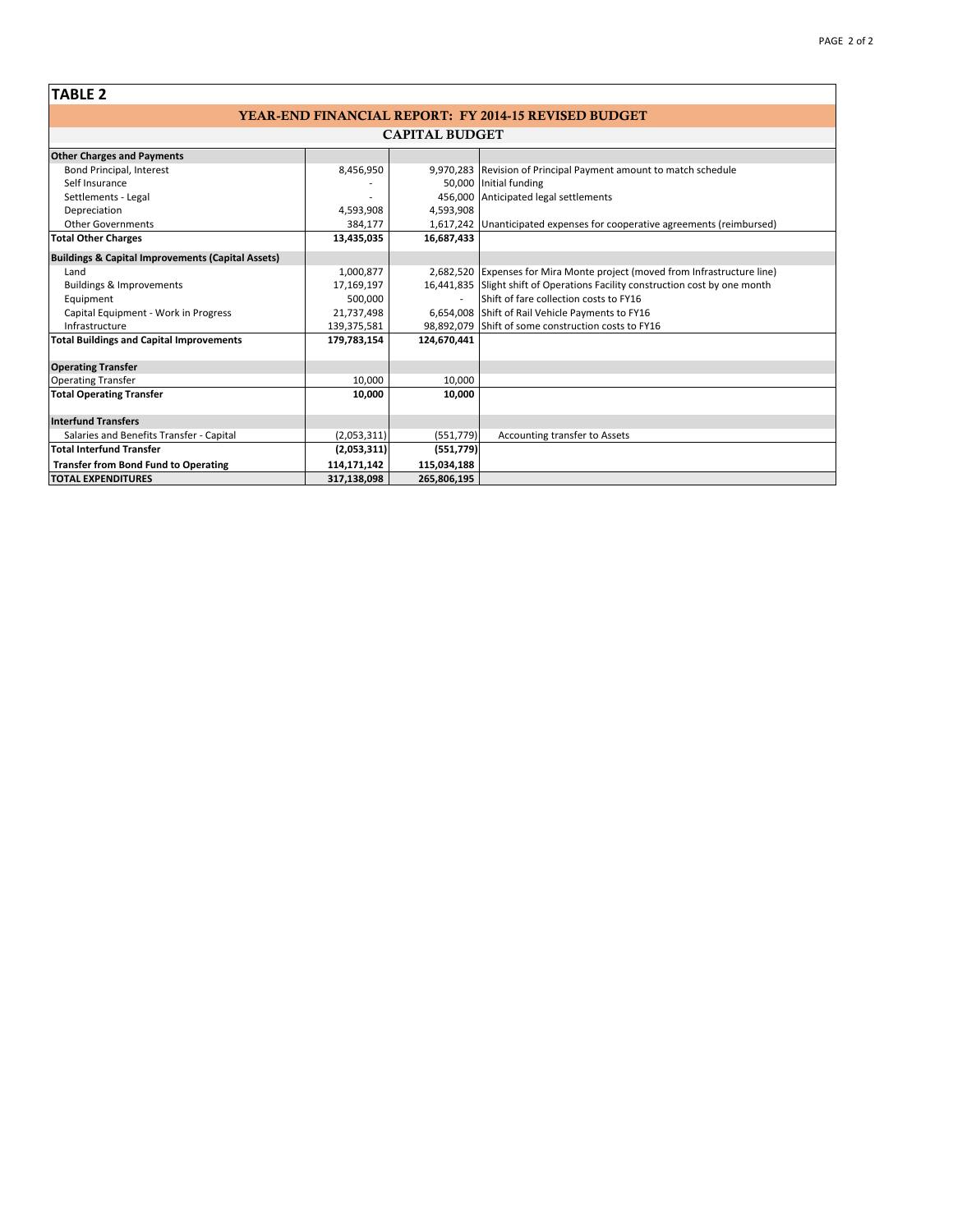| <b>TABLE 3</b>                                               |                                                              |                                    |                                                                                            |
|--------------------------------------------------------------|--------------------------------------------------------------|------------------------------------|--------------------------------------------------------------------------------------------|
|                                                              | <b>YEAR-END FINANCIAL REPORT : FY 2014-15 BUDGET REVISED</b> |                                    |                                                                                            |
|                                                              | <b>OPERATING BUDGET</b>                                      |                                    |                                                                                            |
|                                                              | FY 2014-15                                                   | FY 2014-15<br><b>ACTUALS &amp;</b> | <b>NOTEABLE OR SIGNIFICANT CHANGES</b>                                                     |
| Description                                                  | <b>APPROVED BUDGET</b>                                       | <b>ESTIMATES</b>                   |                                                                                            |
| <b>REVENUES</b>                                              |                                                              |                                    |                                                                                            |
| Sales/Use Taxes                                              |                                                              |                                    |                                                                                            |
| Net Sales Tax                                                | 4,534,405                                                    | 4,534,405                          |                                                                                            |
| <b>Total Sales/Use Taxes</b>                                 | 4,534,405                                                    | 4,534,405                          |                                                                                            |
|                                                              |                                                              |                                    |                                                                                            |
| <b>Intergovernmental Revenues</b>                            |                                                              |                                    |                                                                                            |
| North Coast Rail Authority                                   | 16,800                                                       | 22,215                             | Reimbursement based on maintenance                                                         |
| <b>Total Intergovernmental Revenues</b>                      | 16,800                                                       | 22,215                             |                                                                                            |
| <b>Charges for Services</b>                                  |                                                              |                                    |                                                                                            |
| Other Charges - Reimbursement                                | 30,000                                                       | 30,000                             |                                                                                            |
| <b>Total Charges for Services</b>                            | 30,000                                                       | 30,000                             |                                                                                            |
|                                                              |                                                              |                                    |                                                                                            |
| <b>TOTAL REVENUES</b>                                        | 4,581,205                                                    | 4,586,620                          |                                                                                            |
|                                                              |                                                              |                                    |                                                                                            |
| <b>EXPENDITURES</b>                                          |                                                              |                                    |                                                                                            |
| <b>Salaries and Benefits</b>                                 |                                                              |                                    |                                                                                            |
| <b>Employee Salaries</b>                                     | 1,178,500                                                    | 851,500                            |                                                                                            |
| <b>Employee Benefits</b>                                     | 381,507                                                      | 258,464                            |                                                                                            |
| <b>Total Salaries and Benefits</b>                           | 1,560,007                                                    |                                    | 1,109,964 Hiring shifted to FY16                                                           |
|                                                              |                                                              |                                    |                                                                                            |
| <b>Services and Supplies</b>                                 |                                                              |                                    |                                                                                            |
| Uniform Expense                                              |                                                              |                                    |                                                                                            |
| Communications                                               | 50,540                                                       | 22,800                             | Associated with slower hiring                                                              |
| Maintenance-Equipment                                        | 490,000                                                      | 325,000                            | Lower anticipated repair costs                                                             |
| Maintenance-Radios                                           | 8,000                                                        | 8,000                              |                                                                                            |
| Maintenance-Railway                                          | 205,000                                                      | 205,000                            |                                                                                            |
| Maintenance-Buildings/Facilities                             |                                                              | 2,275                              |                                                                                            |
| Office Expense                                               | 25,000                                                       | 5,000                              | Lower costs with slower hiring                                                             |
| <b>Special Services-Operations</b>                           | 587,659                                                      | 607,659                            |                                                                                            |
| <b>Small Tools</b>                                           | 15,000                                                       | 55,000                             | Multiple tools associated with maintenance                                                 |
| <b>Computer Software and Hardware</b>                        |                                                              | 209,512                            | Information technology servers/other equipment                                             |
| Gas/Oil                                                      | 170,000                                                      | 10,000                             | Rail car-related costs less than anticipated<br>IT set up costs associated with Operations |
| <b>Professional Services</b><br><b>Utilities</b>             | 100,000                                                      | 135,210<br>60,000                  | Power at crossings less than anticipated                                                   |
| <b>Total Services and Supplies</b>                           | 1,651,199                                                    | 1,645,455                          |                                                                                            |
|                                                              |                                                              |                                    |                                                                                            |
| <b>Buildings &amp; Capital Improvements (Capital Assets)</b> |                                                              |                                    |                                                                                            |
| Vehicles, Equipment                                          | 370,000                                                      | 400,000                            | Workspace buildout needs, rail car jacks                                                   |
| Software/ Intangible Assets                                  | 500,000                                                      | 50,000                             | Maintenance IT system shifted to FY16                                                      |
| <b>Total Buildings and Capital Improvements</b>              | 870,000                                                      | 450,000                            |                                                                                            |
|                                                              |                                                              |                                    |                                                                                            |
| <b>Contingencies</b>                                         |                                                              |                                    |                                                                                            |
| <b>Operating Contingencies</b>                               | 500,000                                                      | 50,000                             | Small amount for unanticpated FY close needs                                               |
| <b>Total Contingencies</b>                                   | 500,000                                                      | 50,000                             |                                                                                            |
| <b>Transfer from Bond Fund to Operating</b>                  |                                                              |                                    |                                                                                            |
| <b>TOTAL EXPENDITURES</b>                                    | 4,581,205                                                    | 3,255,420                          |                                                                                            |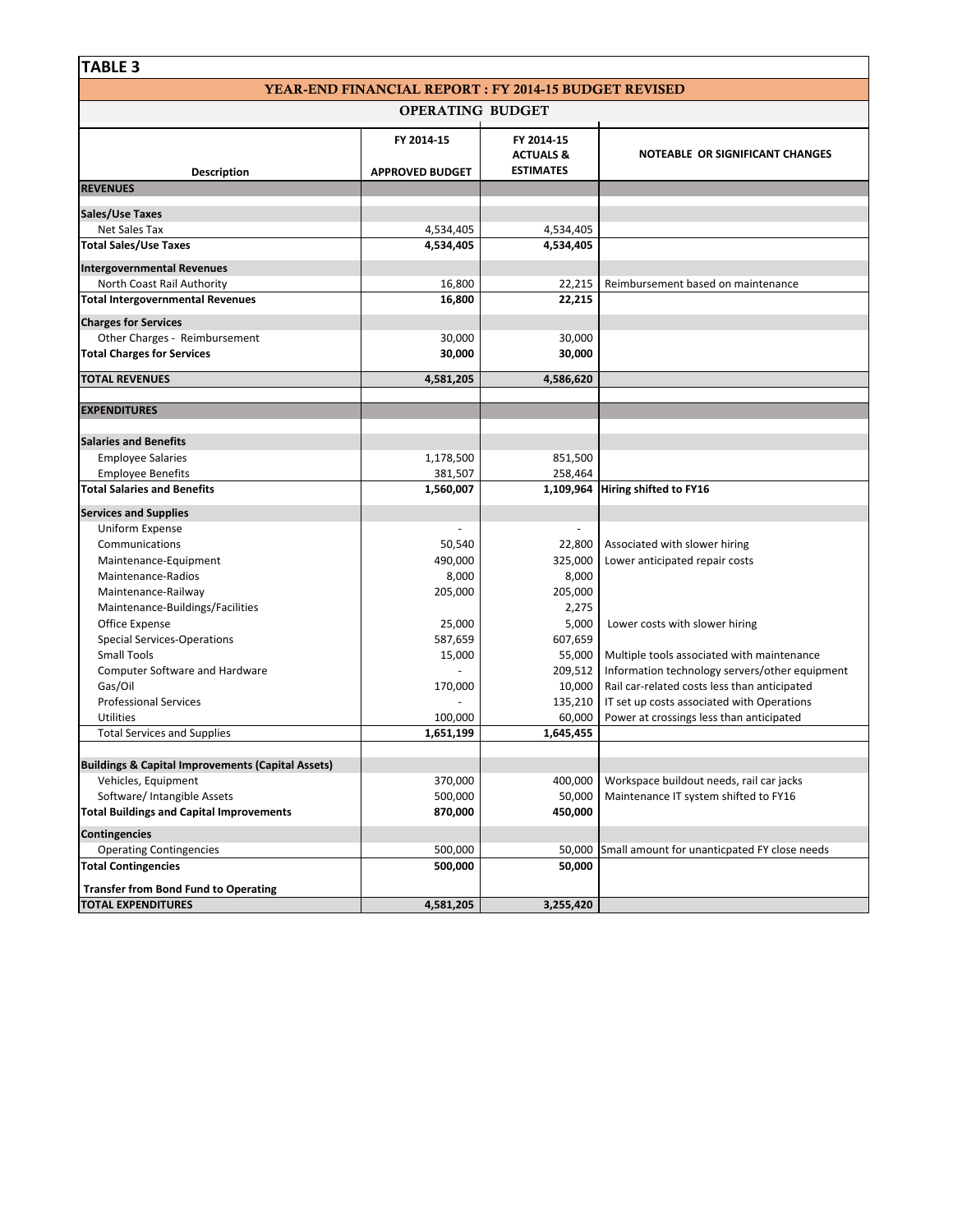## **TABLE 4**

| <b>Fiscal Year 2014-15: Existing Position Authorization</b> |                              |                            |          |                             |          |
|-------------------------------------------------------------|------------------------------|----------------------------|----------|-----------------------------|----------|
| <b>Position</b>                                             | <b>FTE</b>                   | <b>Salary Range Annual</b> |          | <b>Salary Range: Hourly</b> |          |
| <b>CAPITAL AND ADMINISTRATIVE</b>                           |                              | Low                        | High     | Low                         | High     |
| <b>Access Control Manager</b>                               | $\mathbf{1}$                 | 102,000                    | 127,500  | 49.04                       | 61.30    |
| Accountant                                                  | $\mathbf{1}$                 | 56,100                     | 71,400   | 26.97                       | 34.33    |
| <b>Accounting and Payroll Assistant</b>                     | $\mathbf{1}$                 | 44,000                     | 55,000   | 21.15                       | 26.44    |
| Administrative Analyst/ Contracts                           | $\mathbf{1}$                 | 66,300                     | 86,700   | 31.88                       | 41.68    |
| Administrative Services Manager                             | $\mathbf{1}$                 | 56,100                     | 92,820   | 26.97                       | 44.63    |
| Assistant Engineer *                                        | 3                            | 71,400                     | 91,800   | 34.33                       | 44.13    |
| Assistant Planner*                                          | $\mathbf{1}$                 | 55,000                     | 73,000   | 26.44                       | 35.10    |
| <b>Chief Engineer</b>                                       | $\mathbf{1}$                 | 160,140                    | 192,780  | 76.99                       | 92.68    |
| <b>Chief Financial Officer</b>                              | $\mathbf{1}$                 | $\blacksquare$             | 183,600  | ÷,                          | 88.27    |
| Clerk of the Board                                          | $\mathbf{1}$                 | 59,160                     | 77,520   | 28.44                       | 37.27    |
| Community Outreach Coordinator                              | $\mathbf{1}$                 | 55,000                     | 75,000   | 26.44                       | 36.06    |
| Community Outreach Specialist                               | $\overline{2}$               | 81,600                     | 117,300  | 39.23                       | 56.39    |
| Construction Manager *                                      | $\mathbf{1}$                 | 153,000                    | 183,600  | 73.56                       | 88.27    |
| Contracts Manager/Procurement *                             | $\mathbf{1}$                 | 83,640                     | 127,500  | 40.21                       | 61.30    |
| Deputy Project Manager *                                    | $\mathbf{1}$                 | 160,140                    | 192,780  | 76.99                       | 92.68    |
| <b>Executive Assistant</b>                                  | $\mathbf{1}$                 | 45,900                     | 71,400   | 22.07                       | 34.33    |
| <b>Fiscal Manager</b>                                       | $\mathbf{1}$                 | 91,494                     | 134,640  | 43.99                       | 64.73    |
| <b>General Counsel</b>                                      | $\mathbf{1}$                 | 178,500                    | 193,800  | 85.82                       | 93.17    |
| General Manager                                             | $\mathbf{1}$                 |                            | 250,920  | $\overline{\phantom{a}}$    | 120.63   |
| Human Resources Manager                                     | $\mathbf{1}$                 | 117,300                    | 131,693  | 56.39                       | 63.31    |
| Human Resources Principal Analyst                           | $\mathbf{1}$                 | 95,880                     | 117,300  | 46.10                       | 56.39    |
| <b>Information Systems Specialist</b>                       | $\mathbf{1}$                 | 117,300                    | 131,693  | 56.39                       | 63.31    |
| Junior Engineer *                                           | 4                            | 61,200                     | 81,600   | 29.42                       | 39.23    |
| Office Assistant                                            | 3                            | 42,432                     | 44,880   | 20.40                       | 21.58    |
| Programming and Grants Manager                              | $\mathbf{1}$                 | 99,960                     | 142,800  | 48.06                       | 68.65    |
| Project Controls Manager *                                  | $\mathbf{1}$                 | 122,400                    | 144,840  | 58.85                       | 69.63    |
|                                                             |                              |                            | up to    |                             | up to    |
| Project Extra hires *                                       |                              |                            | \$50,000 |                             | \$50,000 |
| Quality Manager *                                           | $\mathbf{1}$<br>$\mathbf{1}$ | 86,700                     | 122,400  | 41.68                       | 58.85    |
| Real Estate Assistant                                       |                              | 48,960                     | 74,460   | 23.54                       | 35.80    |
| Real Estate Property Manager                                | $\mathbf 1$                  | 132,600                    | 164,220  | 63.75                       | 78.95    |
| <b>Security Manager</b>                                     | $\mathbf{1}$                 | 105,000                    | 145,000  | 50.48                       | 69.71    |
| Senior Administrative Assistant                             | $\mathbf{1}$                 | 45,900                     | 71,400   | 22.07                       | 34.33    |
| Senior Planner                                              | $\mathbf{1}$                 | 75,000                     | 100,000  | 36.06                       | 48.08    |
| Senior Rail Engineer *                                      | $\mathbf{1}$                 | 132,600                    | 164,220  | 63.75                       | 78.95    |
| <b>Total Full Time Equivalents (FTE)</b>                    | 41                           |                            |          |                             |          |
| * Denotes Limited-Term Project Position                     |                              |                            |          |                             |          |
| <b>OPERATIONS POSITIONS</b>                                 |                              |                            |          |                             |          |
| Controller /Supervisor                                      | 6                            | 80,530                     | 100,000  | 38.72                       | 48.08    |
| <b>Deputy Operations Manager</b>                            | $\mathbf 1$                  | 110,000                    | 145,000  | 52.88                       | 69.71    |
| <b>Facilities Maintenance Supervisor</b>                    | $\mathbf{1}$                 | 70,000                     | 95,000   | 33.65                       | 45.67    |
| Parts Clerk                                                 | $\overline{2}$               | 46,000                     | 63,000   | 22.12                       | 30.29    |
| Railroad Information Systems Specialist                     | $\mathbf{1}$                 | 90,000                     | 115,000  | 43.27                       | 55.29    |
| Safety & Compliance Officer                                 | $\mathbf{1}$                 | 85,000                     | 125,000  | 40.87                       | 60.10    |
| Signal Supervisor                                           | 2                            | 75,000                     | 105,000  | 36.06                       | 50.48    |
| Signal Technician                                           | 4                            | 60,000                     | 80,000   | 28.85                       | 38.46    |
| Superintendent of Vehicle Maintenance                       | $\mathbf{1}$                 | 90,000                     | 135,000  | 43.27                       | 64.90    |
| Superintendent of Transportation                            | $\mathbf{1}$                 | 90,000                     | 125,000  | 43.27                       | 60.10    |
| Superintendent Signals and Way                              | $\mathbf{1}$                 | 90,000                     | 125,000  | 43.27                       | 60.10    |
| <b>Track Maintainer</b>                                     | 4                            | 50,000                     | 65,000   | 24.04                       | 31.25    |
| <b>Track Maintenance Supervisor</b>                         | 2                            | 75,000                     | 105,000  | 36.06                       | 50.48    |
| Vehicle Maintenance Supervisor                              | $\overline{\mathbf{3}}$      | 75,000                     | 105,000  | 36.06                       | 50.48    |
|                                                             |                              |                            |          |                             |          |

| <b>Total Full Time Equivalents (FTE)</b> |  |
|------------------------------------------|--|
|                                          |  |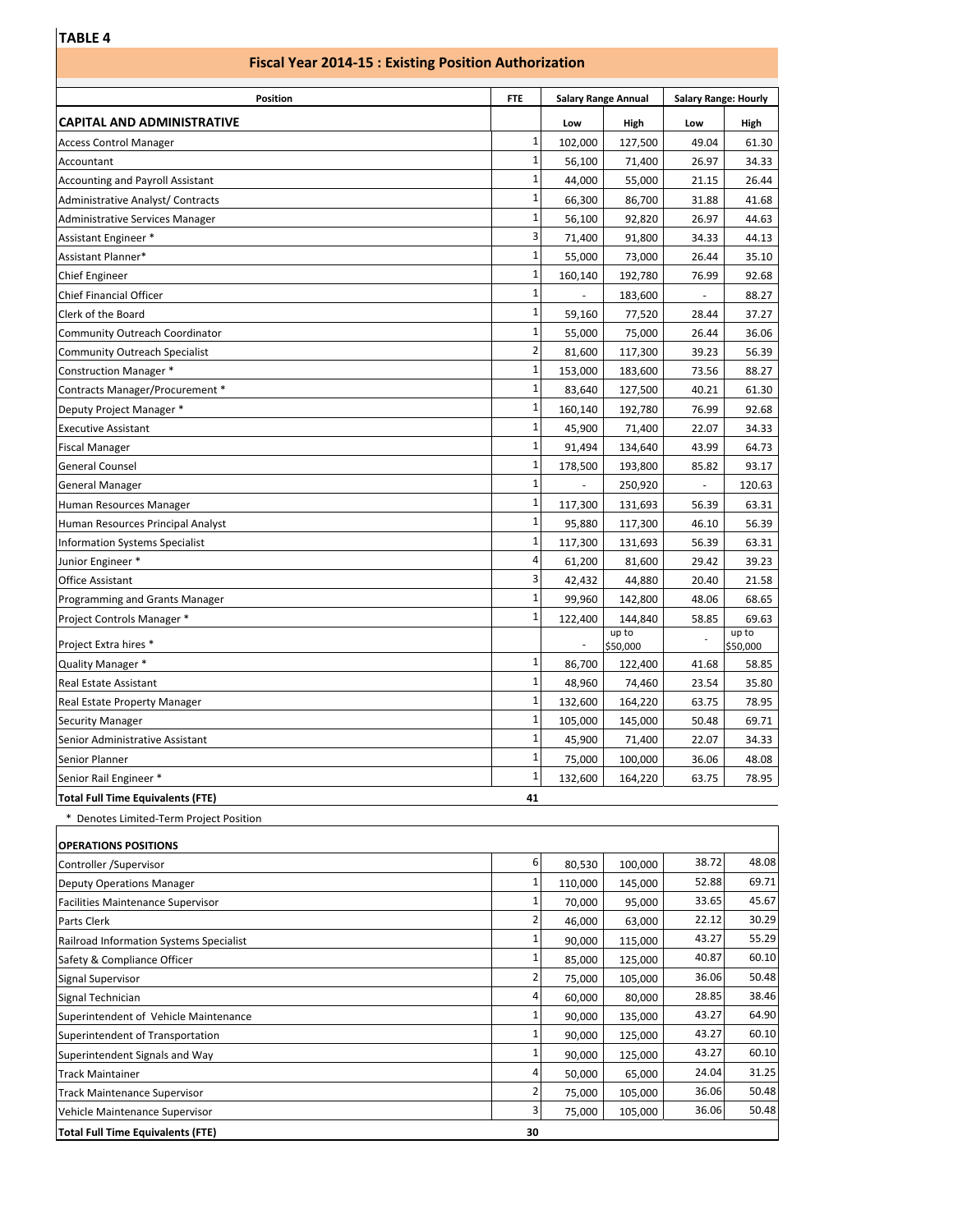## FISCAL YEAR 2014‐15 YEAR‐END REPORT: DISCUSSION

Below are further details on the FY 2014‐15 Year‐End Financial Report

#### **NOTES ON TABLE 2**: **CAPITAL REPORT**

#### Revenues:

Final revenues for FY 2014‐15 were reduced from the originally proposed budget primarily due to shifts in grant funding. This shift is entirely the result of construction schedules and do not reflect a loss of funding for the project. Below are further details on changes from the original budget:

- Sales tax is still projected to be on target at 3% higher than the prior year. There is no recommended change to this amount.
- Investment and lease earnings are revised upward by \$154,350 to reflect actual receipts.
- Federal Transit Administration spending on the Larkspur extension of \$2.5 million has been shifted to the FY 2015‐16 budget year. This is due to the amount of time spent on the federal NEPA process for that extension, which has kept us from moving to the engineering phase of the project.
- Federal funds associated with the Black Point Bridge project have been shifted to FY 2015‐16 to match construction schedules.
- Bridge Toll grants from MTC, including the Airport Extension grants were reduced by \$11 million to reflect the shift in receipt of those funds one month earlier than anticipated, which put them into the FY 2013‐14 (prior year) final financial statements.

Finally, by the close of FY 2014‐15, we anticipate substantial drawdown of the revenue bond funds generated by our 2011 Bond Series. The \$180 million generated by that sale has been used to fund all aspects of the Phase 1 capital project throughout the year.

#### Expenditures:

The vast majority of our capital expenditures this year were direct costs related to the Phase 1 construction project. Final expenditures will be lower than the approved budget, which is primarily a result of changing construction schedules that can cause large swings in fiscal year expenditures. Details of those changes are as follows:

- Spending on land purchases and improvements to property were adjusted upwards by \$1.7 million to fund the Mira Monte project, which was a shift of expenditures from the Infrastructure line.
- Payments for the rail cars, listed under Capital Equipment, were reduced by \$15.1 million to reflect a shift of payments to the rail car builder to FY 2015‐16.
- Buildings and Improvements expenditures, which primarily fund the construction of the Operations and Maintenance Facility, were reduced by \$727,362 to match construction schedules.
- Professional Services Non-capital were reduced by \$557,828 which reflects a shift of these expenditures to the infrastructure line in the budget in order to properly capitalize those costs.
- Salaries and benefits were reduced by \$433,253, as a result of vacant positions remaining unfilled.
- Debt service costs were increased by \$1.5 million to correct the budgeted amount to match the debt service schedule.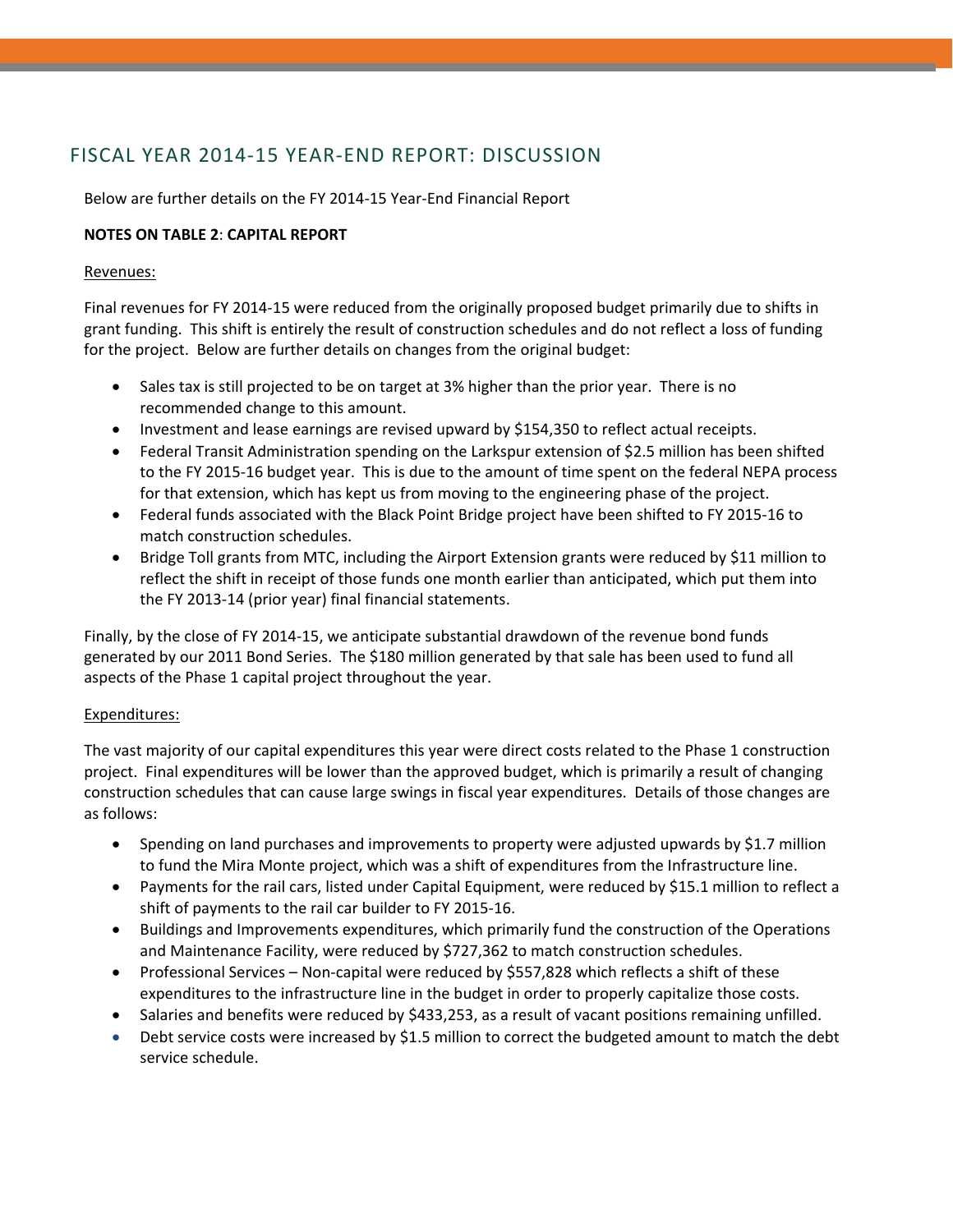#### **NOTES ON TABLE 3**: **OPERATING REPORT**

#### Revenues:

No significant changes were made to Operating Revenues.

#### Expenditures:

The dynamic world of operations start‐up led to some changes in the anticipated Operating Budget. Overall expenditures were reduced by \$1.1 million. Notable changes to the budget since the Board's approval are outlined below:

- Salary and budget savings of \$450,042 due to slower than anticipated hiring.
- Decrease in equipment maintenance costs of \$165,000 associated with slower turnover of track from the contractor.
- Addition of \$209,512 for information technology equipment (such as servers and routers), and other computer purchases for operations facilities.
- Increase of \$30,000 for necessary equipment and build out of workspaces at Operations facilities as well as the purchase of jacks for rail car maintenance.
- Shift of \$450,000 out of the FY 2014-15 Budget for a maintenance management system (to the FY 2015‐16 Budget.
- Reduction of \$450,000 operating contingency to fund the needs identified above.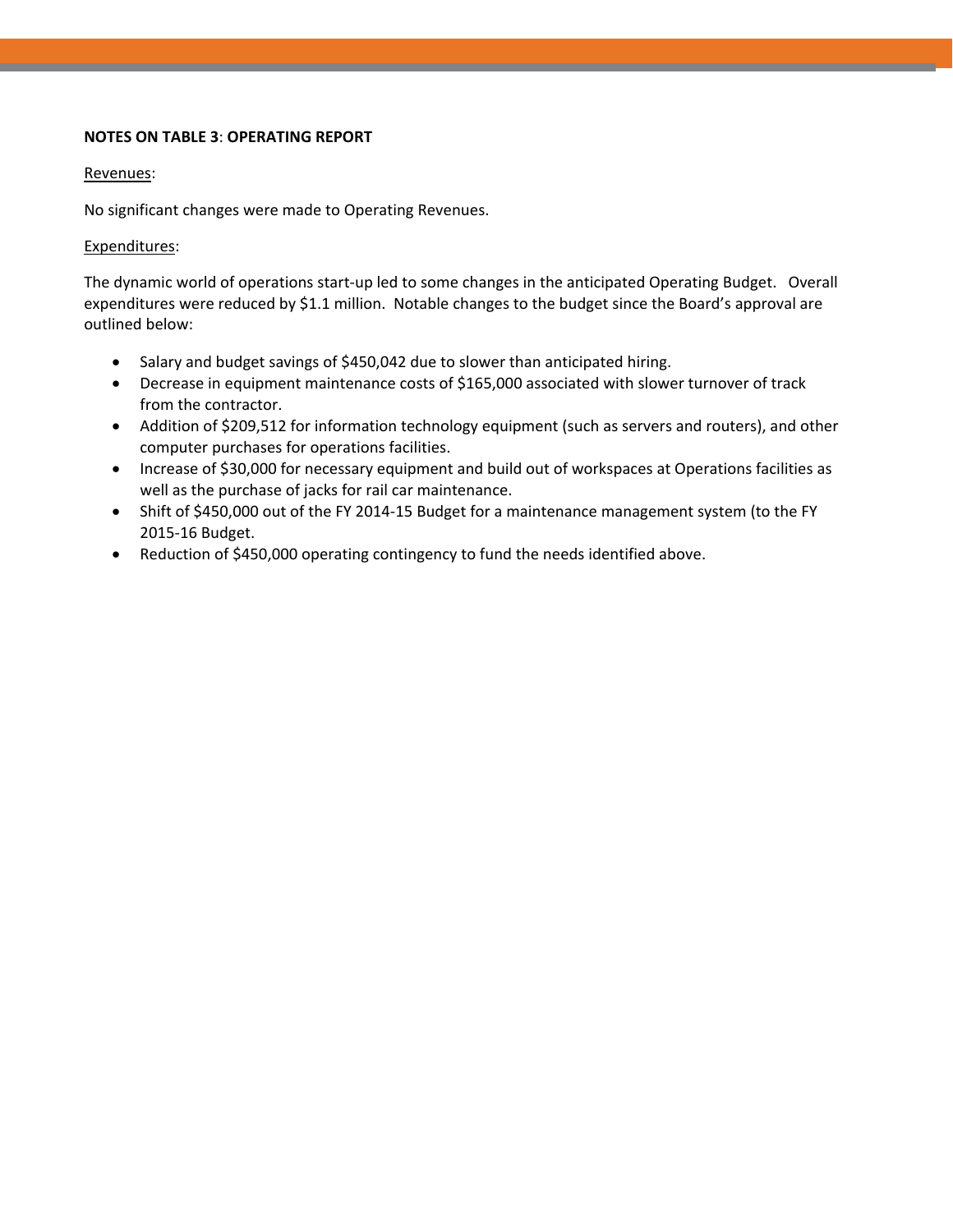## PROPOSED PRELIMINARY BUDGET: FY 2015‐16

#### **BUDGET TABLES OVERVIEW**

In the coming year, SMART will continue with project activities up and down SMART's 43‐mile Initial Operating Segment (Phase 1).

Work on replacing the Haystack Landing Bridge will continue and is scheduled to be completed by the end of 2015. Work on finishes at our stations, including platforms, ramps, shelters, lighting and other needs, will start in the fall of 2015, and will be completed before the end of the Fiscal Year. All crossing improvements funded by the Federal ISTEA grant will be complete. The Black Point Bridge project, in conjunction with the North Coast Rail Authority, will also be completed. And the SMART operations department will be growing rapidly in order to begin testing of both the new rail cars and the newly built train control systems. By the end of Fiscal Year 2015‐16, the Operations staff will consist of 78 employees.

Expenditures in FY 2015‐16 Budget will reflect the growth in operating costs, even as there are significant capital costs for completion of project still projected in Fiscal Year 2015‐16. These revenues and expenditures are again divided into two divisions next year: Capital and Operating. There are agency administrative costs that apply to both budgets; for one more year, however, SMART administration costs are combined with the Capital Budget for consistency around the total costs of delivering the capital project. We anticipate the creation of separate Administration and Capital budgets in future budget submissions.

**TABLE 5** shows the Proposed Capital Budget for Fiscal Year 2015‐16 and **TABLE 6** shows the Proposed Operating Budget for Fiscal Year 2015‐16. Where there is an annual change of 5%, we have provided an explanation of those changes. Fund balance is not reflected in the tables but is used as a source to balance. **TABLE 7** contains the Personnel and Position Authorizations necessary for staffing in Fiscal Year 2015‐16, and includes a column showing any changes from the prior year. More detailed discussion of the FY 2015-16 Proposed Budget can be found following **TABLE 7**.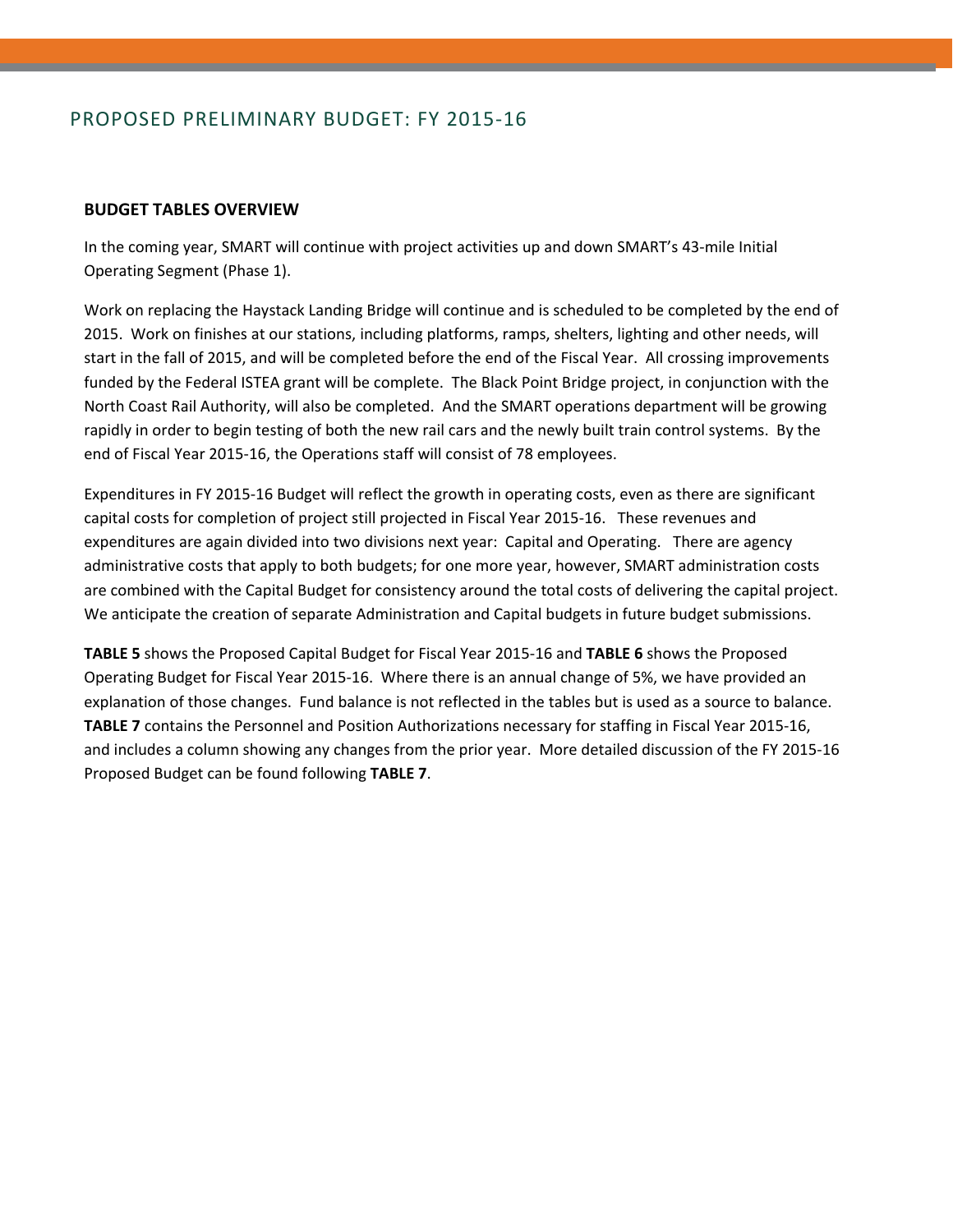| <b>TABLE 5</b>                                   |                                          |                      |                                                                                                                                                                   |  |  |  |  |
|--------------------------------------------------|------------------------------------------|----------------------|-------------------------------------------------------------------------------------------------------------------------------------------------------------------|--|--|--|--|
| <b>PROPOSED BUDGET : FY 2015-16 PRELIMINARY</b>  |                                          |                      |                                                                                                                                                                   |  |  |  |  |
| <b>CAPITAL BUDGET</b>                            |                                          |                      |                                                                                                                                                                   |  |  |  |  |
|                                                  | FY 2014-15                               | FY 2015-16           |                                                                                                                                                                   |  |  |  |  |
| Description                                      | <b>ACTUALS &amp;</b><br><b>ESTIMATES</b> | PROPOSED BUDGET      | NOTEABLE OR SIGNIFICANT CHANGES                                                                                                                                   |  |  |  |  |
| <b>REVENUES</b>                                  |                                          |                      |                                                                                                                                                                   |  |  |  |  |
| <b>Sales/Use Taxes</b>                           |                                          |                      |                                                                                                                                                                   |  |  |  |  |
| Board of Equalization Cost on Taxes              | 804,360                                  | 845,650              | State increase in fees                                                                                                                                            |  |  |  |  |
| Sales Tax withheld by Trustee                    | 9,970,283                                | 13,258,617           | Debt service increase                                                                                                                                             |  |  |  |  |
| Net Sales Tax                                    | 18,829,444                               |                      | 7,262,585 Partial amount: Tax divided between Capital and Operating Budgets                                                                                       |  |  |  |  |
| <b>Total Sales/Use Taxes</b>                     | 29,604,087                               |                      | 21,366,852 See Table 1 for overall sales tax receipts                                                                                                             |  |  |  |  |
| <b>Use of Money/Property</b>                     |                                          |                      |                                                                                                                                                                   |  |  |  |  |
| <b>Interest Earnings</b>                         | 989,350                                  | 533,000              | Reduction due to drawdown of fund balances                                                                                                                        |  |  |  |  |
| Rent - Real Estate                               | 477,000                                  | 477,000              |                                                                                                                                                                   |  |  |  |  |
| <b>Total Use of Money/Property</b>               | 1,466,350                                | 1,010,000            |                                                                                                                                                                   |  |  |  |  |
| <b>Intergovernmental Revenues</b>                |                                          |                      |                                                                                                                                                                   |  |  |  |  |
| State - Grant Funds                              | 54,226                                   | 783,652              | State funding of Pathway construction                                                                                                                             |  |  |  |  |
| Federal - ISTEA<br>Federal - Grant Funds         | 507,839                                  | 953,043              | Funds associated with Blackpoint Bridge                                                                                                                           |  |  |  |  |
| <b>Other Governments</b>                         | 24,119<br>1,568,213                      | 6,543,000<br>511,752 | Funds for pathway in Sonoma; Rail engineering for Larkspur extension<br>Decrease in cooperative construction agreements                                           |  |  |  |  |
| Measure M - Sonoma County                        | 39,477                                   | 653,915              | Pathway design and environmental costs                                                                                                                            |  |  |  |  |
| MTC - Bridge Tolls                               | 7,056,119                                | 7,359,208            | Grant funding for Phase 1 tied to Expenditures                                                                                                                    |  |  |  |  |
| <b>Total Intergovernmental Revenues</b>          | 9,249,992                                | 16,804,570           |                                                                                                                                                                   |  |  |  |  |
| <b>Charges for Services</b>                      |                                          |                      |                                                                                                                                                                   |  |  |  |  |
| Other Charges - Fees                             | 21,900                                   | 10.000               | Non-recurring Right-of-Way permits                                                                                                                                |  |  |  |  |
| <b>Total Charges for Services</b>                | 21,900                                   | 10,000               |                                                                                                                                                                   |  |  |  |  |
| <b>Miscellaneous Revenues</b>                    |                                          |                      |                                                                                                                                                                   |  |  |  |  |
| Miscellaneous Revenue                            | 32,569                                   | 1,000                | Reimbursement based                                                                                                                                               |  |  |  |  |
| <b>Total Miscellaneous Revenues</b>              | 32,569                                   | 1,000                |                                                                                                                                                                   |  |  |  |  |
| <b>Other Financing Sources</b>                   |                                          |                      |                                                                                                                                                                   |  |  |  |  |
| Revenue Transfer - Bond Funds                    | 115,034,188                              | 2,044,813            |                                                                                                                                                                   |  |  |  |  |
| <b>Total Other Financing Sources</b>             | 115,034,188                              |                      | 2,044,813 Drawdown of Bond funds                                                                                                                                  |  |  |  |  |
| TOTAL REVENUES                                   | 155,409,086                              | 41,237,235           |                                                                                                                                                                   |  |  |  |  |
|                                                  |                                          |                      |                                                                                                                                                                   |  |  |  |  |
| <b>EXPENDITURES</b>                              |                                          |                      |                                                                                                                                                                   |  |  |  |  |
| <b>Salaries and Benefits</b>                     |                                          |                      |                                                                                                                                                                   |  |  |  |  |
| <b>Employee Salaries</b>                         | 3,594,672                                | 3,892,432            | Increases related to cost of living and filling of vacant positions                                                                                               |  |  |  |  |
| <b>Employee Benefits</b>                         | 1,104,607                                | 1,163,950            |                                                                                                                                                                   |  |  |  |  |
| <b>Total Salaries and Benefits</b>               | 4,699,280                                | 5,056,383            |                                                                                                                                                                   |  |  |  |  |
| <b>Services and Supplies</b>                     |                                          |                      |                                                                                                                                                                   |  |  |  |  |
| Communications                                   | 124,846                                  |                      | 157,354 Associated with increased data needs and increased staff                                                                                                  |  |  |  |  |
| <b>Insurance</b>                                 | 498,372                                  |                      | 965,400 Increases projected for simulated service testing liability, property acceptance                                                                          |  |  |  |  |
| Maintenance-Facilities                           | 17,500                                   |                      | 40,500 Purchase of Security System                                                                                                                                |  |  |  |  |
| Miscellaneous Expense                            | 26,500                                   |                      | 39,550 Increase in transit memberships, board related expenses                                                                                                    |  |  |  |  |
| Office Expense<br>Postage, Printing, Periodicals | 67,915<br>25,430                         |                      | 109,850 Average annual amount, some savings last year not anticipated this year<br>60,296 Increased outreach printing, increased Board materials, legal documents |  |  |  |  |
| Accounting/ Payroll Services                     | 225,000                                  |                      | 75,000 Decrease due to new accounting system                                                                                                                      |  |  |  |  |
| Professional Services - Administrative           | 398,243                                  | 501,870              | Increase for operations staff testing, recruitment; class/compensation work                                                                                       |  |  |  |  |
| Professional Services -- Non-capitalized         | 1,498,902                                |                      | 1,113,832 Project related expenses expected to slow                                                                                                               |  |  |  |  |
| Agency Extra Help                                | 1,000                                    |                      | 100,000 Expected cost of maternity/other leave coverage                                                                                                           |  |  |  |  |
| Board of Equalization Administrative Fees        | 804,360                                  |                      | 845,650 State administrative fees increase                                                                                                                        |  |  |  |  |
| Legal Services                                   | 375,000                                  | 600,000              | Includes litigation contingency, increase labor negotiation costs                                                                                                 |  |  |  |  |
| Public/Legal Notice                              | 18,000                                   |                      | 24,400 Staff recruitment, public outreach                                                                                                                         |  |  |  |  |
| Rents/Leases                                     | 664,772                                  |                      | 706,446 Increased lease rates including shared building costs                                                                                                     |  |  |  |  |
| Computer Software and Hardware                   | 179,170                                  | 447,869              | Increased GIS and Design software, accounting software, new servers                                                                                               |  |  |  |  |
| Public Outreach                                  | 165,000                                  |                      | 538,000 Costs related to new marketing campaign, website upgrade                                                                                                  |  |  |  |  |
| Training, Travel<br>Permits/Fees                 | 45,000<br>73,002                         | 71,000<br>93,000     | Increased training for planning, finance, legal and human resources<br>Project related fees                                                                       |  |  |  |  |
| Mileage Expense                                  | 48,620                                   | 43,620               | Anticipated decrease in project-related local mileage expense                                                                                                     |  |  |  |  |
| <b>Total Services and Supplies</b>               | 5,256,632                                | 6,533,638            |                                                                                                                                                                   |  |  |  |  |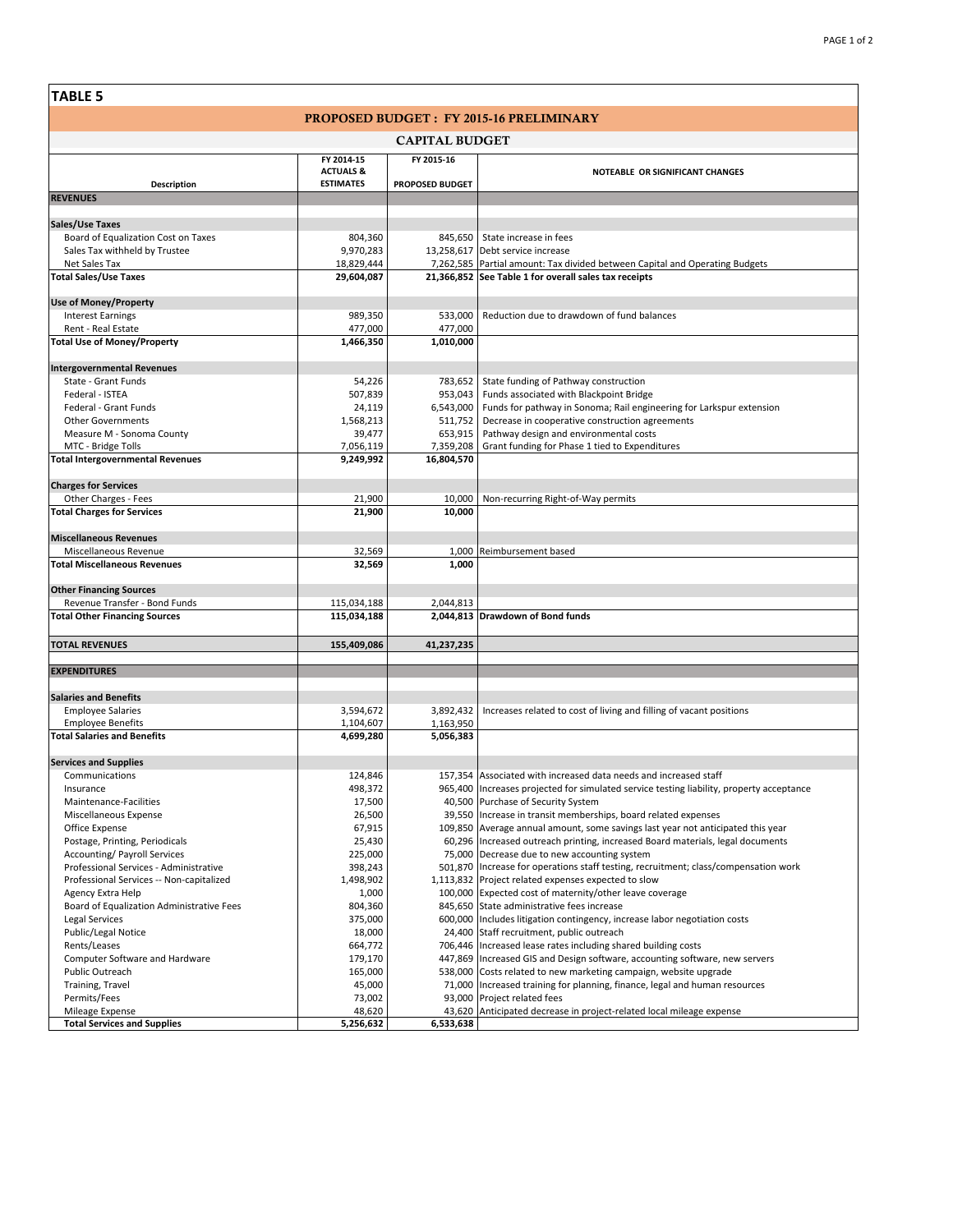$\overline{\phantom{a}}$ 

| <b>TABLE 5</b>                                               |                                                        |                                      |                                                                                              |  |  |  |  |
|--------------------------------------------------------------|--------------------------------------------------------|--------------------------------------|----------------------------------------------------------------------------------------------|--|--|--|--|
|                                                              |                                                        |                                      | <b>PROPOSED BUDGET: FY 2015-16 PRELIMINARY</b>                                               |  |  |  |  |
| <b>CAPITAL BUDGET</b>                                        |                                                        |                                      |                                                                                              |  |  |  |  |
| Description                                                  | FY 2014-15<br><b>ACTUALS &amp;</b><br><b>ESTIMATES</b> | FY 2015-16<br><b>PROPOSED BUDGET</b> | NOTEABLE OR SIGNIFICANT CHANGES                                                              |  |  |  |  |
| <b>Other Charges and Payments</b>                            |                                                        |                                      |                                                                                              |  |  |  |  |
| Bond Principal, Interest                                     | 9,970,283                                              |                                      | 13,258,617 Debt service associated with 2013 Bond                                            |  |  |  |  |
| Self Insurance                                               | 50,000                                                 |                                      | 500.000 Increased self-insured retention                                                     |  |  |  |  |
| Settlements                                                  | 456,000                                                | $\overline{\phantom{a}}$             | Settlements will be adjusted during the year as needed                                       |  |  |  |  |
| Depreciation                                                 | 4,593,908                                              |                                      | 4,643,992 Non-cash adjustment for enterprise accounting                                      |  |  |  |  |
| <b>Other Governments</b>                                     | 1,617,242                                              |                                      | 403,927 Decreased cooperative agreement costs (construction-related)                         |  |  |  |  |
| <b>Total Other Charges</b>                                   | 16,687,433                                             | 18,806,535                           |                                                                                              |  |  |  |  |
|                                                              |                                                        |                                      |                                                                                              |  |  |  |  |
| <b>Buildings &amp; Capital Improvements (Capital Assets)</b> |                                                        |                                      |                                                                                              |  |  |  |  |
| Land                                                         | 2,682,520                                              |                                      | 1,616,830 Capital costs associated with parking lots, land mitigation projects               |  |  |  |  |
| <b>Buildings &amp; Improvements</b>                          | 16,441,835                                             |                                      | 778,561 Final capital costs associated with Operations Facilities                            |  |  |  |  |
| Equipment                                                    |                                                        |                                      | 540,000 Fare collection and other equipment related to Phase 1                               |  |  |  |  |
| Capital Equipment - Work in Progress                         | 6,654,008                                              |                                      | 29,416,177 Rail Vehicle Payments anticipated                                                 |  |  |  |  |
| Infrastructure                                               | 98,892,079                                             |                                      | 57,771,687 Project costs reducing but continued for vehicle systems, rail, path and Haystack |  |  |  |  |
| <b>Total Buildings and Capital Improvements</b>              | 124,670,441                                            | 90,123,255                           |                                                                                              |  |  |  |  |
| <b>Operating Transfer</b>                                    |                                                        |                                      |                                                                                              |  |  |  |  |
| <b>Operating Transfer</b>                                    | 10,000                                                 | 20,000                               | Accounting transfers necessary for benefit administration                                    |  |  |  |  |
| <b>Total Operating Transfer</b>                              | 10,000                                                 | 20,000                               |                                                                                              |  |  |  |  |
| <b>Interfund Transfers</b>                                   |                                                        |                                      |                                                                                              |  |  |  |  |
| Salaries and Benefits Transfer - Capital                     | (551, 779)                                             |                                      | (301,788) Accounting transfer to Assets                                                      |  |  |  |  |
| <b>Total Interfund Transfer</b>                              | (551, 779)                                             | (301, 788)                           |                                                                                              |  |  |  |  |
| <b>Contingencies</b>                                         |                                                        |                                      |                                                                                              |  |  |  |  |
| <b>Operating Contingencies</b>                               |                                                        |                                      |                                                                                              |  |  |  |  |
| <b>Total Contingencies</b>                                   |                                                        |                                      |                                                                                              |  |  |  |  |
| <b>Transfer from Bond Fund to Operating</b>                  | 115,034,188                                            | 2.044.813                            | Final use of bond funds transferred from Trustee                                             |  |  |  |  |
| <b>TOTAL EXPENDITURES</b>                                    | 265,806,195                                            | 122,282,836                          |                                                                                              |  |  |  |  |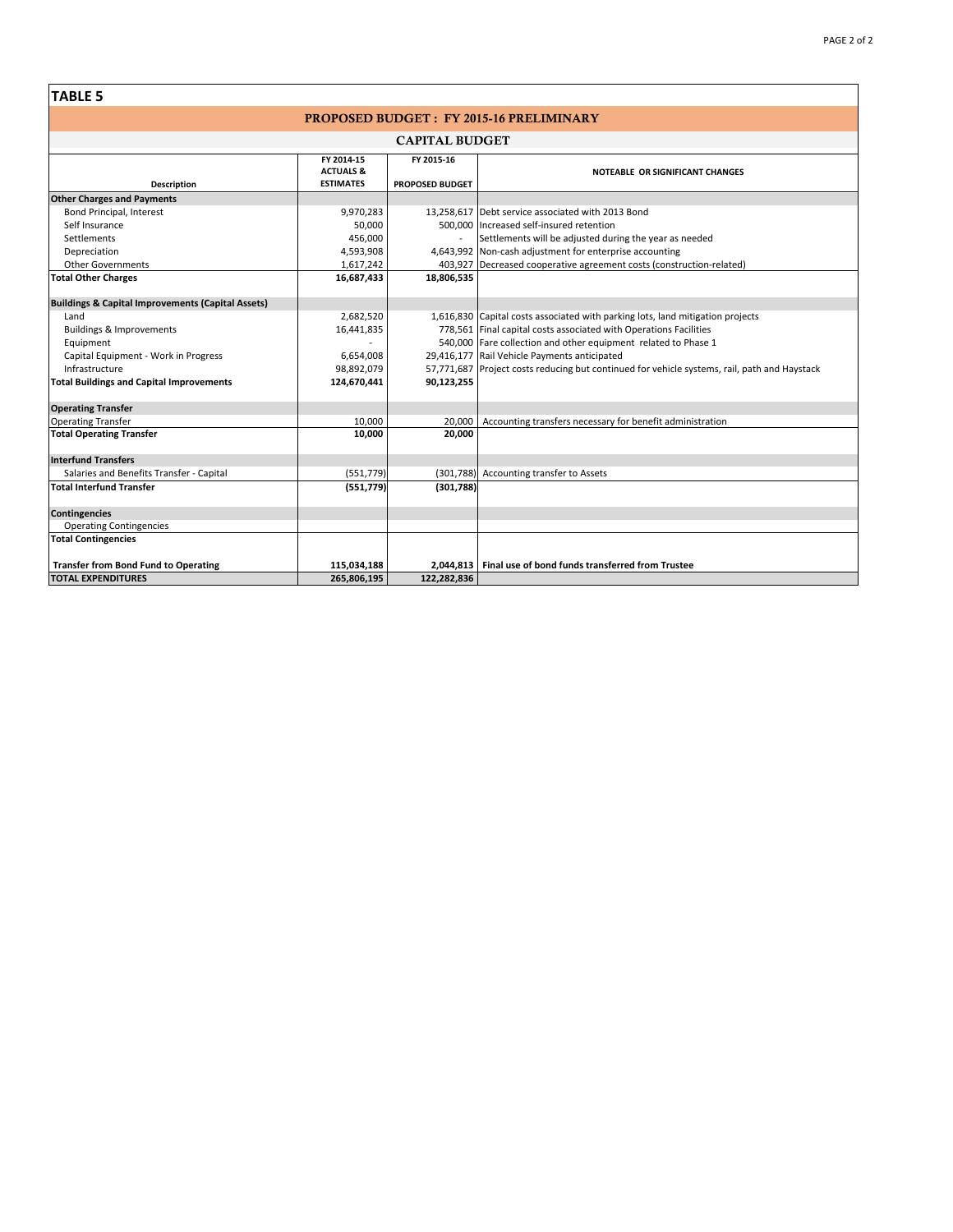| TABLE 6                                                      |                                     |                                                        |                                                                     |
|--------------------------------------------------------------|-------------------------------------|--------------------------------------------------------|---------------------------------------------------------------------|
|                                                              |                                     |                                                        | <b>PROPOSED BUDGET: FY 2015-16 PRELIMINARY</b>                      |
|                                                              |                                     | <b>OPERATING BUDGET</b>                                |                                                                     |
| <b>Description</b>                                           | FY 2014-15<br><b>REVISED BUDGET</b> | FY 2015-16<br><b>ACTUALS &amp;</b><br><b>ESTIMATES</b> | NOTEABLE OR SIGNIFICANT CHANGES                                     |
| <b>REVENUES</b>                                              |                                     |                                                        |                                                                     |
|                                                              |                                     |                                                        |                                                                     |
| <b>Sales/Use Taxes</b><br>Net Sales Tax                      | 4,534,405                           | 13,862,515                                             |                                                                     |
| <b>Total Sales/Use Taxes</b>                                 | 4,534,405                           | 13,862,515                                             | Sales tax needed to fund Operations                                 |
|                                                              |                                     |                                                        |                                                                     |
| <b>Intergovernmental Revenues</b>                            |                                     |                                                        |                                                                     |
| North Coast Rail Authority                                   | 22,215                              | 22,000                                                 |                                                                     |
| <b>Total Intergovernmental Revenues</b>                      | 22.215                              | 22,000                                                 |                                                                     |
| <b>Charges for Services</b>                                  |                                     |                                                        |                                                                     |
| Other Charges - Reimbursement                                | 30,000                              | 31,000                                                 |                                                                     |
| <b>Total Charges for Services</b>                            | 30,000                              | 31,000                                                 |                                                                     |
| <b>TOTAL REVENUES</b>                                        | 4,586,620                           | 13,915,515                                             |                                                                     |
|                                                              |                                     |                                                        |                                                                     |
| <b>EXPENDITURES</b>                                          |                                     |                                                        |                                                                     |
|                                                              |                                     |                                                        |                                                                     |
| <b>Salaries and Benefits</b><br><b>Employee Salaries</b>     | 851,500                             |                                                        | 5,645,692 Reflects staffing increase to 78 FTE by June              |
| <b>Employee Benefits</b>                                     | 258,464                             | 1,763,448                                              | Related benefits for more staffing                                  |
| <b>Total Salaries and Benefits</b>                           | 1,109,964                           | 7,409,141                                              |                                                                     |
| <b>Services and Supplies</b>                                 |                                     |                                                        |                                                                     |
| Uniform Expense                                              | $\overline{\phantom{a}}$            | 67,000                                                 | For new operations staff                                            |
| Communications                                               | 22,800                              | 102,660                                                | Costs related to radios, cell phones                                |
| Maintenance-Equipment                                        | 325,000                             | 505,000                                                | Crossing repairs, inspections, graffiti removal                     |
| Maintenance-Radios                                           | 8,000                               | 215,000                                                | Increased lease cost for radio towers                               |
| Maintenance-Railway                                          | 205,000                             | 230,000                                                | Weed abatement, homeless cleanup                                    |
| Maintenance-Buildings/Facilities                             | 2,275                               | 61,400                                                 | Security and other facility needs                                   |
| Rent/ Lease of Equipment                                     |                                     | 16.600                                                 | Office equipment leases at operations facilities                    |
| Office Expense                                               | 5,000                               | 225,000                                                | Increases related to new employees                                  |
| <b>Special Services-Operations</b>                           | 607,659                             | 1,039,080                                              | Increases related to security, hazmat management, vehicle servicing |
| <b>Small Tools</b>                                           | 55,000                              | 253,682                                                | Tools necessary for both rail vehicles and maintenance of way       |
| Computer Software and Hardware                               | 209,512                             | 191,920                                                | IT purchases and ongoing costs for operations facilities            |
| <b>Training and Travel</b>                                   |                                     | 142,500                                                | Training costs for new staff, rail memberships                      |
| Gas/Oil                                                      | 10,000                              | 830,000                                                | Diesel costs for new trains, maintenance vehicle fuel costs         |
| <b>Professional Services</b>                                 | 135,210                             | 25,300                                                 | Remaining IT Set up costs associated with Operations                |
| Utilities                                                    | 60,000                              | 310,000                                                | Monthly power at crossings, water & sewer at facilities             |
| <b>Total Services and Supplies</b>                           | 1,645,455                           | 4,215,142                                              |                                                                     |
| <b>Buildings &amp; Capital Improvements (Capital Assets)</b> |                                     |                                                        |                                                                     |
| Vehicles, Equipment                                          | 400,000                             | 1,541,233                                              | Cost of equipment needed at OMF, maintenance vehicles               |
| Software/ Intangible Assets                                  |                                     | 500,000                                                | Purchase of vehicle maintenance management system                   |
| <b>Total Buildings and Capital Improvements</b>              | 400,000                             | 2,041,233                                              |                                                                     |
| <b>Contingencies</b>                                         |                                     |                                                        |                                                                     |
| <b>Operating Contingencies</b>                               | 50,000                              |                                                        | 250,000 Contingency for unantipated one-time costs                  |
| <b>Total Contingencies</b>                                   | 50,000                              | 250,000                                                |                                                                     |
| <b>Transfer from Bond Fund to Operating</b>                  |                                     |                                                        |                                                                     |
| <b>TOTAL EXPENDITURES</b>                                    | 3,205,420                           | 13,915,515                                             |                                                                     |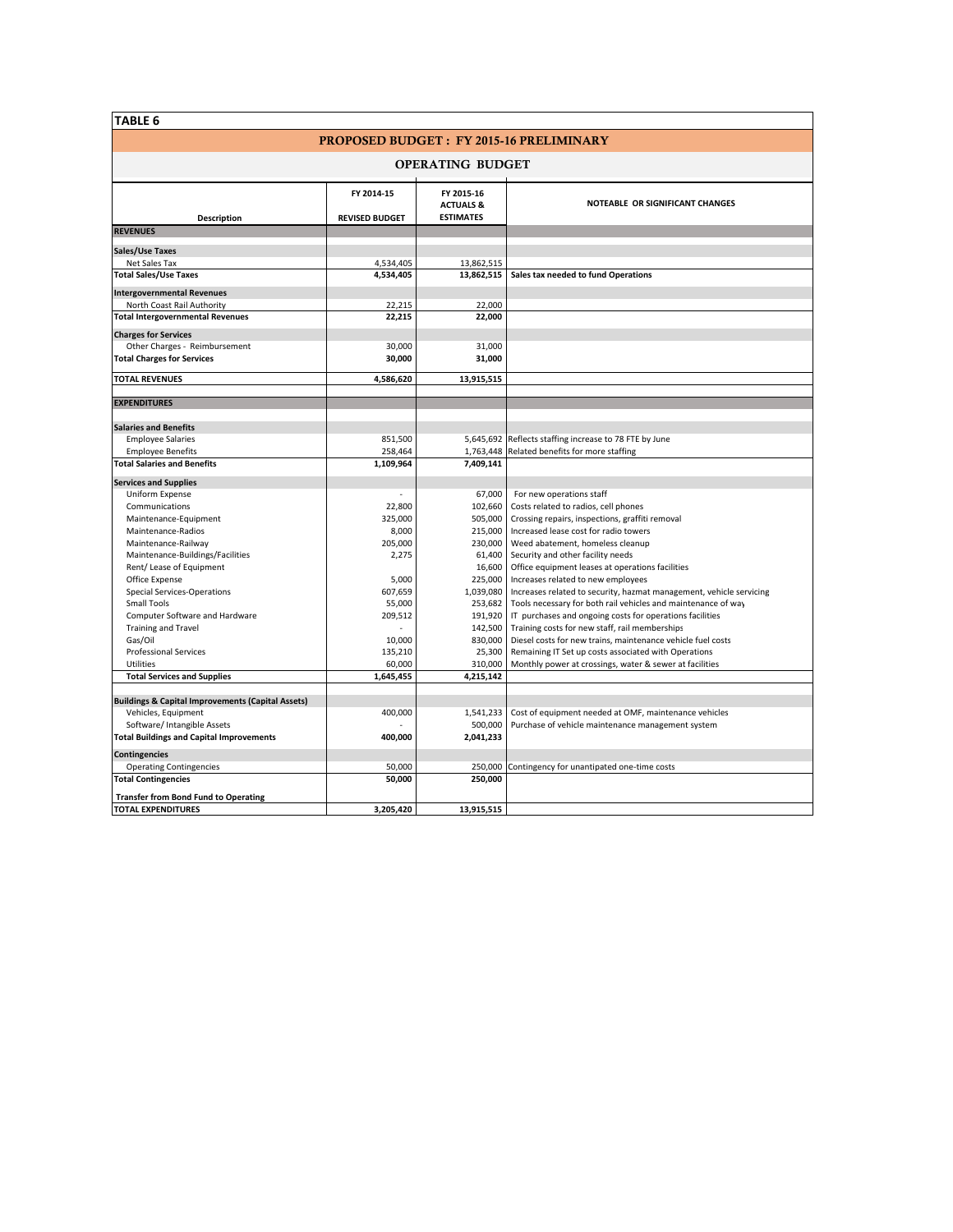| <b>Fiscal Year 2015-16: Proposed Position Authorization</b><br><b>FTE</b><br>Position<br><b>CAPITAL AND ADMINISTRATIVE</b><br>Low<br>0<br><b>Access Control Manager</b><br>$\mathbf 1$<br>Accountant<br>$\mathbf 1$<br><b>Accounting and Payroll Assistant</b><br>$\mathbf{1}$<br>Administrative Analyst/ Contracts<br>Administrative Services Manager<br>$\mathbf{1}$<br>$\overline{2}$<br>Assistant Engineer *<br>Assistant Planner*<br>$\mathbf{1}$<br>$\mathbf{1}$<br>Attorney<br>$\mathbf 1$<br><b>Chief Engineer</b><br>Chief Financial Officer<br>$\mathbf 1$<br>$\mathbf{1}$<br>Clerk of the Board<br>Community Outreach Coordinator<br>$\mathbf{1}$<br>$\overline{2}$<br>Community Outreach Specialist<br>Construction Manager *<br>$\mathbf{1}$<br>$\mathbf 1$<br>Contracts Manager/Procurement *<br>$\mathbf 1$<br>Deputy Project Manager *<br>$\mathbf{1}$<br>Executive Assistant<br>$\mathbf{1}$<br>Fiscal Manager<br>General Counsel<br>$\mathbf{1}$<br>$\mathbf 1$<br>General Manager<br>$\mathbf{1}$<br>Human Resources Manager<br>$\mathbf{1}$<br>Human Resources Principal Analyst<br>$\mathbf{1}$<br><b>Information Systems Specialist</b><br>5<br>Junior Engineer *<br>$\overline{2}$<br>Office Assistant<br>$\mathbf{1}$<br>Paralegal<br>Payroll Technician<br>$\mathbf{1}$<br>$\mathbf{1}$<br>Programming and Grants Manager | 102,000<br>57,503<br>45,100<br>67,958<br>57,503<br>73,185<br>56,375<br>119,995<br>164,144<br>60,639<br>56,375<br>83,640<br>156,825<br>85,731<br>164,144 | <b>Salary Range Annual</b><br>High<br>127,500<br>73,185<br>56,375<br>88,868<br>95,141<br>94,095<br>74,825<br>150,010<br>197,600<br>188,190<br>79,458<br>76,875<br>120,233<br>188,190<br>130,688 | <b>Salary Range: Hourly</b><br>Low<br>49.04<br>27.65<br>21.68<br>32.67<br>27.65<br>35.19<br>27.10<br>57.69<br>78.92<br>$\sim$<br>29.15<br>27.10<br>40.21<br>75.40<br>41.22 | High<br>61.30<br>35.19<br>27.10<br>42.72<br>45.74<br>45.24<br>35.97<br>72.12<br>95.00<br>90.48<br>38.20<br>36.96<br>57.80<br>90.48 | <b>CHANGE FROM</b><br><b>PRIOR YEAR</b><br>DELETED<br><b>DELETED 1 FTE</b><br><b>NEW</b> |
|----------------------------------------------------------------------------------------------------------------------------------------------------------------------------------------------------------------------------------------------------------------------------------------------------------------------------------------------------------------------------------------------------------------------------------------------------------------------------------------------------------------------------------------------------------------------------------------------------------------------------------------------------------------------------------------------------------------------------------------------------------------------------------------------------------------------------------------------------------------------------------------------------------------------------------------------------------------------------------------------------------------------------------------------------------------------------------------------------------------------------------------------------------------------------------------------------------------------------------------------------------------------------------------------------------------------------------------------------|---------------------------------------------------------------------------------------------------------------------------------------------------------|-------------------------------------------------------------------------------------------------------------------------------------------------------------------------------------------------|----------------------------------------------------------------------------------------------------------------------------------------------------------------------------|------------------------------------------------------------------------------------------------------------------------------------|------------------------------------------------------------------------------------------|
|                                                                                                                                                                                                                                                                                                                                                                                                                                                                                                                                                                                                                                                                                                                                                                                                                                                                                                                                                                                                                                                                                                                                                                                                                                                                                                                                                    |                                                                                                                                                         |                                                                                                                                                                                                 |                                                                                                                                                                            |                                                                                                                                    |                                                                                          |
|                                                                                                                                                                                                                                                                                                                                                                                                                                                                                                                                                                                                                                                                                                                                                                                                                                                                                                                                                                                                                                                                                                                                                                                                                                                                                                                                                    |                                                                                                                                                         |                                                                                                                                                                                                 |                                                                                                                                                                            |                                                                                                                                    |                                                                                          |
|                                                                                                                                                                                                                                                                                                                                                                                                                                                                                                                                                                                                                                                                                                                                                                                                                                                                                                                                                                                                                                                                                                                                                                                                                                                                                                                                                    |                                                                                                                                                         |                                                                                                                                                                                                 |                                                                                                                                                                            |                                                                                                                                    |                                                                                          |
|                                                                                                                                                                                                                                                                                                                                                                                                                                                                                                                                                                                                                                                                                                                                                                                                                                                                                                                                                                                                                                                                                                                                                                                                                                                                                                                                                    |                                                                                                                                                         |                                                                                                                                                                                                 |                                                                                                                                                                            |                                                                                                                                    |                                                                                          |
|                                                                                                                                                                                                                                                                                                                                                                                                                                                                                                                                                                                                                                                                                                                                                                                                                                                                                                                                                                                                                                                                                                                                                                                                                                                                                                                                                    |                                                                                                                                                         |                                                                                                                                                                                                 |                                                                                                                                                                            |                                                                                                                                    |                                                                                          |
|                                                                                                                                                                                                                                                                                                                                                                                                                                                                                                                                                                                                                                                                                                                                                                                                                                                                                                                                                                                                                                                                                                                                                                                                                                                                                                                                                    |                                                                                                                                                         |                                                                                                                                                                                                 |                                                                                                                                                                            |                                                                                                                                    |                                                                                          |
|                                                                                                                                                                                                                                                                                                                                                                                                                                                                                                                                                                                                                                                                                                                                                                                                                                                                                                                                                                                                                                                                                                                                                                                                                                                                                                                                                    |                                                                                                                                                         |                                                                                                                                                                                                 |                                                                                                                                                                            |                                                                                                                                    |                                                                                          |
|                                                                                                                                                                                                                                                                                                                                                                                                                                                                                                                                                                                                                                                                                                                                                                                                                                                                                                                                                                                                                                                                                                                                                                                                                                                                                                                                                    |                                                                                                                                                         |                                                                                                                                                                                                 |                                                                                                                                                                            |                                                                                                                                    |                                                                                          |
|                                                                                                                                                                                                                                                                                                                                                                                                                                                                                                                                                                                                                                                                                                                                                                                                                                                                                                                                                                                                                                                                                                                                                                                                                                                                                                                                                    |                                                                                                                                                         |                                                                                                                                                                                                 |                                                                                                                                                                            |                                                                                                                                    |                                                                                          |
|                                                                                                                                                                                                                                                                                                                                                                                                                                                                                                                                                                                                                                                                                                                                                                                                                                                                                                                                                                                                                                                                                                                                                                                                                                                                                                                                                    |                                                                                                                                                         |                                                                                                                                                                                                 |                                                                                                                                                                            |                                                                                                                                    |                                                                                          |
|                                                                                                                                                                                                                                                                                                                                                                                                                                                                                                                                                                                                                                                                                                                                                                                                                                                                                                                                                                                                                                                                                                                                                                                                                                                                                                                                                    |                                                                                                                                                         |                                                                                                                                                                                                 |                                                                                                                                                                            |                                                                                                                                    |                                                                                          |
|                                                                                                                                                                                                                                                                                                                                                                                                                                                                                                                                                                                                                                                                                                                                                                                                                                                                                                                                                                                                                                                                                                                                                                                                                                                                                                                                                    |                                                                                                                                                         |                                                                                                                                                                                                 |                                                                                                                                                                            |                                                                                                                                    |                                                                                          |
|                                                                                                                                                                                                                                                                                                                                                                                                                                                                                                                                                                                                                                                                                                                                                                                                                                                                                                                                                                                                                                                                                                                                                                                                                                                                                                                                                    |                                                                                                                                                         |                                                                                                                                                                                                 |                                                                                                                                                                            |                                                                                                                                    |                                                                                          |
|                                                                                                                                                                                                                                                                                                                                                                                                                                                                                                                                                                                                                                                                                                                                                                                                                                                                                                                                                                                                                                                                                                                                                                                                                                                                                                                                                    |                                                                                                                                                         |                                                                                                                                                                                                 |                                                                                                                                                                            |                                                                                                                                    |                                                                                          |
|                                                                                                                                                                                                                                                                                                                                                                                                                                                                                                                                                                                                                                                                                                                                                                                                                                                                                                                                                                                                                                                                                                                                                                                                                                                                                                                                                    |                                                                                                                                                         |                                                                                                                                                                                                 |                                                                                                                                                                            |                                                                                                                                    |                                                                                          |
|                                                                                                                                                                                                                                                                                                                                                                                                                                                                                                                                                                                                                                                                                                                                                                                                                                                                                                                                                                                                                                                                                                                                                                                                                                                                                                                                                    |                                                                                                                                                         |                                                                                                                                                                                                 |                                                                                                                                                                            |                                                                                                                                    |                                                                                          |
|                                                                                                                                                                                                                                                                                                                                                                                                                                                                                                                                                                                                                                                                                                                                                                                                                                                                                                                                                                                                                                                                                                                                                                                                                                                                                                                                                    |                                                                                                                                                         |                                                                                                                                                                                                 |                                                                                                                                                                            |                                                                                                                                    |                                                                                          |
|                                                                                                                                                                                                                                                                                                                                                                                                                                                                                                                                                                                                                                                                                                                                                                                                                                                                                                                                                                                                                                                                                                                                                                                                                                                                                                                                                    |                                                                                                                                                         |                                                                                                                                                                                                 |                                                                                                                                                                            | 62.83                                                                                                                              |                                                                                          |
|                                                                                                                                                                                                                                                                                                                                                                                                                                                                                                                                                                                                                                                                                                                                                                                                                                                                                                                                                                                                                                                                                                                                                                                                                                                                                                                                                    |                                                                                                                                                         | 197,600                                                                                                                                                                                         | 78.92                                                                                                                                                                      | 95.00                                                                                                                              |                                                                                          |
|                                                                                                                                                                                                                                                                                                                                                                                                                                                                                                                                                                                                                                                                                                                                                                                                                                                                                                                                                                                                                                                                                                                                                                                                                                                                                                                                                    | 47,048                                                                                                                                                  | 73,185                                                                                                                                                                                          | 22.62                                                                                                                                                                      | 35.19                                                                                                                              |                                                                                          |
|                                                                                                                                                                                                                                                                                                                                                                                                                                                                                                                                                                                                                                                                                                                                                                                                                                                                                                                                                                                                                                                                                                                                                                                                                                                                                                                                                    | 93,781                                                                                                                                                  | 138,006                                                                                                                                                                                         | 45.09                                                                                                                                                                      | 66.35                                                                                                                              |                                                                                          |
|                                                                                                                                                                                                                                                                                                                                                                                                                                                                                                                                                                                                                                                                                                                                                                                                                                                                                                                                                                                                                                                                                                                                                                                                                                                                                                                                                    | 182,963                                                                                                                                                 | 198,645                                                                                                                                                                                         | 87.96                                                                                                                                                                      | 95.50                                                                                                                              |                                                                                          |
|                                                                                                                                                                                                                                                                                                                                                                                                                                                                                                                                                                                                                                                                                                                                                                                                                                                                                                                                                                                                                                                                                                                                                                                                                                                                                                                                                    | L.                                                                                                                                                      | 257,193                                                                                                                                                                                         | $\overline{a}$                                                                                                                                                             | 123.65                                                                                                                             |                                                                                          |
|                                                                                                                                                                                                                                                                                                                                                                                                                                                                                                                                                                                                                                                                                                                                                                                                                                                                                                                                                                                                                                                                                                                                                                                                                                                                                                                                                    | 120,233                                                                                                                                                 | 134,986                                                                                                                                                                                         | 57.80                                                                                                                                                                      | 64.90                                                                                                                              |                                                                                          |
|                                                                                                                                                                                                                                                                                                                                                                                                                                                                                                                                                                                                                                                                                                                                                                                                                                                                                                                                                                                                                                                                                                                                                                                                                                                                                                                                                    | 98,277                                                                                                                                                  | 120,233                                                                                                                                                                                         | 47.25                                                                                                                                                                      | 57.80                                                                                                                              |                                                                                          |
|                                                                                                                                                                                                                                                                                                                                                                                                                                                                                                                                                                                                                                                                                                                                                                                                                                                                                                                                                                                                                                                                                                                                                                                                                                                                                                                                                    | 120,233                                                                                                                                                 | 134,986                                                                                                                                                                                         | 57.80                                                                                                                                                                      | 64.90                                                                                                                              |                                                                                          |
|                                                                                                                                                                                                                                                                                                                                                                                                                                                                                                                                                                                                                                                                                                                                                                                                                                                                                                                                                                                                                                                                                                                                                                                                                                                                                                                                                    | 62,730                                                                                                                                                  | 83,640                                                                                                                                                                                          | 30.16                                                                                                                                                                      | 40.21                                                                                                                              | ADDED 1 FTE                                                                              |
|                                                                                                                                                                                                                                                                                                                                                                                                                                                                                                                                                                                                                                                                                                                                                                                                                                                                                                                                                                                                                                                                                                                                                                                                                                                                                                                                                    | 43,493                                                                                                                                                  | 46,002                                                                                                                                                                                          | 20.91                                                                                                                                                                      | 22.12                                                                                                                              | <b>DELETED 1 FTE</b>                                                                     |
|                                                                                                                                                                                                                                                                                                                                                                                                                                                                                                                                                                                                                                                                                                                                                                                                                                                                                                                                                                                                                                                                                                                                                                                                                                                                                                                                                    | 55,744                                                                                                                                                  | 70,470                                                                                                                                                                                          | 26.80                                                                                                                                                                      | 33.88                                                                                                                              | <b>NEW</b>                                                                               |
|                                                                                                                                                                                                                                                                                                                                                                                                                                                                                                                                                                                                                                                                                                                                                                                                                                                                                                                                                                                                                                                                                                                                                                                                                                                                                                                                                    | 45,760                                                                                                                                                  | 56,160                                                                                                                                                                                          | 22.00                                                                                                                                                                      | 27.00                                                                                                                              | <b>NEW</b>                                                                               |
|                                                                                                                                                                                                                                                                                                                                                                                                                                                                                                                                                                                                                                                                                                                                                                                                                                                                                                                                                                                                                                                                                                                                                                                                                                                                                                                                                    | 102,459                                                                                                                                                 | 146,370                                                                                                                                                                                         | 49.26                                                                                                                                                                      | 70.37                                                                                                                              |                                                                                          |
|                                                                                                                                                                                                                                                                                                                                                                                                                                                                                                                                                                                                                                                                                                                                                                                                                                                                                                                                                                                                                                                                                                                                                                                                                                                                                                                                                    |                                                                                                                                                         | Up to \$50,000                                                                                                                                                                                  |                                                                                                                                                                            | Up to \$50,000                                                                                                                     |                                                                                          |
| Project Extra hires *                                                                                                                                                                                                                                                                                                                                                                                                                                                                                                                                                                                                                                                                                                                                                                                                                                                                                                                                                                                                                                                                                                                                                                                                                                                                                                                              |                                                                                                                                                         | tota                                                                                                                                                                                            |                                                                                                                                                                            | total                                                                                                                              |                                                                                          |
| $\mathbf 1$<br>Quality Manager *                                                                                                                                                                                                                                                                                                                                                                                                                                                                                                                                                                                                                                                                                                                                                                                                                                                                                                                                                                                                                                                                                                                                                                                                                                                                                                                   | 88,868                                                                                                                                                  | 125,460                                                                                                                                                                                         | 42.72                                                                                                                                                                      | 60.32                                                                                                                              |                                                                                          |
| $\mathbf{1}$<br>Real Estate Assistant                                                                                                                                                                                                                                                                                                                                                                                                                                                                                                                                                                                                                                                                                                                                                                                                                                                                                                                                                                                                                                                                                                                                                                                                                                                                                                              | 50,184                                                                                                                                                  | 76,322                                                                                                                                                                                          | 24.13                                                                                                                                                                      | 36.69                                                                                                                              |                                                                                          |
| $\mathbf{1}$<br>Real Estate Property Manager                                                                                                                                                                                                                                                                                                                                                                                                                                                                                                                                                                                                                                                                                                                                                                                                                                                                                                                                                                                                                                                                                                                                                                                                                                                                                                       | 135,915                                                                                                                                                 | 168,326                                                                                                                                                                                         | 65.34                                                                                                                                                                      | 80.93                                                                                                                              |                                                                                          |
| $\mathbf 1$<br><b>Security Manager</b>                                                                                                                                                                                                                                                                                                                                                                                                                                                                                                                                                                                                                                                                                                                                                                                                                                                                                                                                                                                                                                                                                                                                                                                                                                                                                                             | 107,625                                                                                                                                                 | 148,625                                                                                                                                                                                         | 51.74                                                                                                                                                                      | 71.45                                                                                                                              |                                                                                          |
| $\mathbf 1$<br>Senior Administrative Assistant                                                                                                                                                                                                                                                                                                                                                                                                                                                                                                                                                                                                                                                                                                                                                                                                                                                                                                                                                                                                                                                                                                                                                                                                                                                                                                     | 47,048                                                                                                                                                  | 73,185                                                                                                                                                                                          | 22.62                                                                                                                                                                      | 35.19                                                                                                                              |                                                                                          |
| Senior Planner<br>$1\,$                                                                                                                                                                                                                                                                                                                                                                                                                                                                                                                                                                                                                                                                                                                                                                                                                                                                                                                                                                                                                                                                                                                                                                                                                                                                                                                            |                                                                                                                                                         | 102,500                                                                                                                                                                                         | 36.96                                                                                                                                                                      | 49.28                                                                                                                              |                                                                                          |
| $\mathbf 1$<br>Senior Rail Engineer *<br>135,915<br>41<br><b>Total Full Time Equivalents (FTE)</b>                                                                                                                                                                                                                                                                                                                                                                                                                                                                                                                                                                                                                                                                                                                                                                                                                                                                                                                                                                                                                                                                                                                                                                                                                                                 | 76,875                                                                                                                                                  | 168,326                                                                                                                                                                                         | 65.34                                                                                                                                                                      | 80.93                                                                                                                              |                                                                                          |

#### **OPERATIONS POSITIONS**

|                                            | 1              |         |         |       |       |                  |
|--------------------------------------------|----------------|---------|---------|-------|-------|------------------|
| Assistant Superintendent of Transportation |                | 85.000  | 115,000 | 40.87 | 55.29 | <b>NFW</b>       |
| Bridge Tender*                             | $\overline{2}$ | 45,000  | 50,000  | 21.63 | 24.04 | <b>NEW</b>       |
| Controller /Supervisor                     | 10             | 82,543  | 102,500 | 39.68 | 49.28 | 4 FTE NEW        |
| <b>Deputy Operations Manager</b>           | $\mathbf{1}$   | 125,000 | 185,000 | 60.10 | 88.94 | ** SEE NOTE      |
| Engineer-Conductor                         | 21             | 50,000  | 75,000  | 24.04 | 36.06 | <b>NEW</b>       |
| <b>Facilities Maintenance Supervisor</b>   |                | 75,000  | 105,000 | 36.06 | 50.48 |                  |
| Facilities Maintenance Technician          |                | 47,000  | 63,000  | 22.60 | 30.29 | <b>NEW</b>       |
| Laborers                                   | 5              | 38,000  | 50,000  | 18.27 | 24.04 | <b>NEW</b>       |
| <b>Parts Clerk</b>                         | $\overline{2}$ | 47,150  | 64,575  | 22.67 | 31.05 |                  |
| Railroad Information Systems Specialist    | 1              | 92,250  | 117,875 | 44.35 | 56.67 |                  |
| Safety & Compliance Officer                |                | 87,125  | 128,125 | 41.89 | 61.60 |                  |
| Signal Supervisor                          | $\overline{2}$ | 76,875  | 107,625 | 36.96 | 51.74 |                  |
| Signal Technician                          | 8              | 61,500  | 82,000  | 29.57 | 39.42 | <b>4 FTE NEW</b> |
| Superintendent of Vehicle Maintenance      | 1              | 92,250  | 138,375 | 44.35 | 66.53 |                  |
| Superintendent of Transportation           |                | 92,250  | 138,375 | 44.35 | 66.53 | ** SEE NOTE      |
| Superintendent Signals and Way             |                | 92,250  | 138,375 | 44.35 | 66.53 | ** SFF NOTF      |
| <b>Track Maintainer</b>                    | Δ              | 51,250  | 66,625  | 24.64 | 32.03 |                  |
| <b>Track Maintenance Supervisor</b>        | $\overline{2}$ | 76,875  | 107,625 | 36.96 | 51.74 |                  |
| Vehicle Maintenance Supervisor             |                | 76,875  | 107,625 | 36.96 | 51.74 | 1 NEW            |
| Vehicle Maintenance Technician             | 8              | 55,000  | 75,000  | 26.44 | 36.06 | <b>NEW</b>       |
| <b>Total Full Time Equivalents (FTE)</b>   | 78             |         |         |       |       |                  |

\* Denotes Limited‐Term Project Position

\*\* Salary Adjusted to Reflect Industry Analysis and Application Pool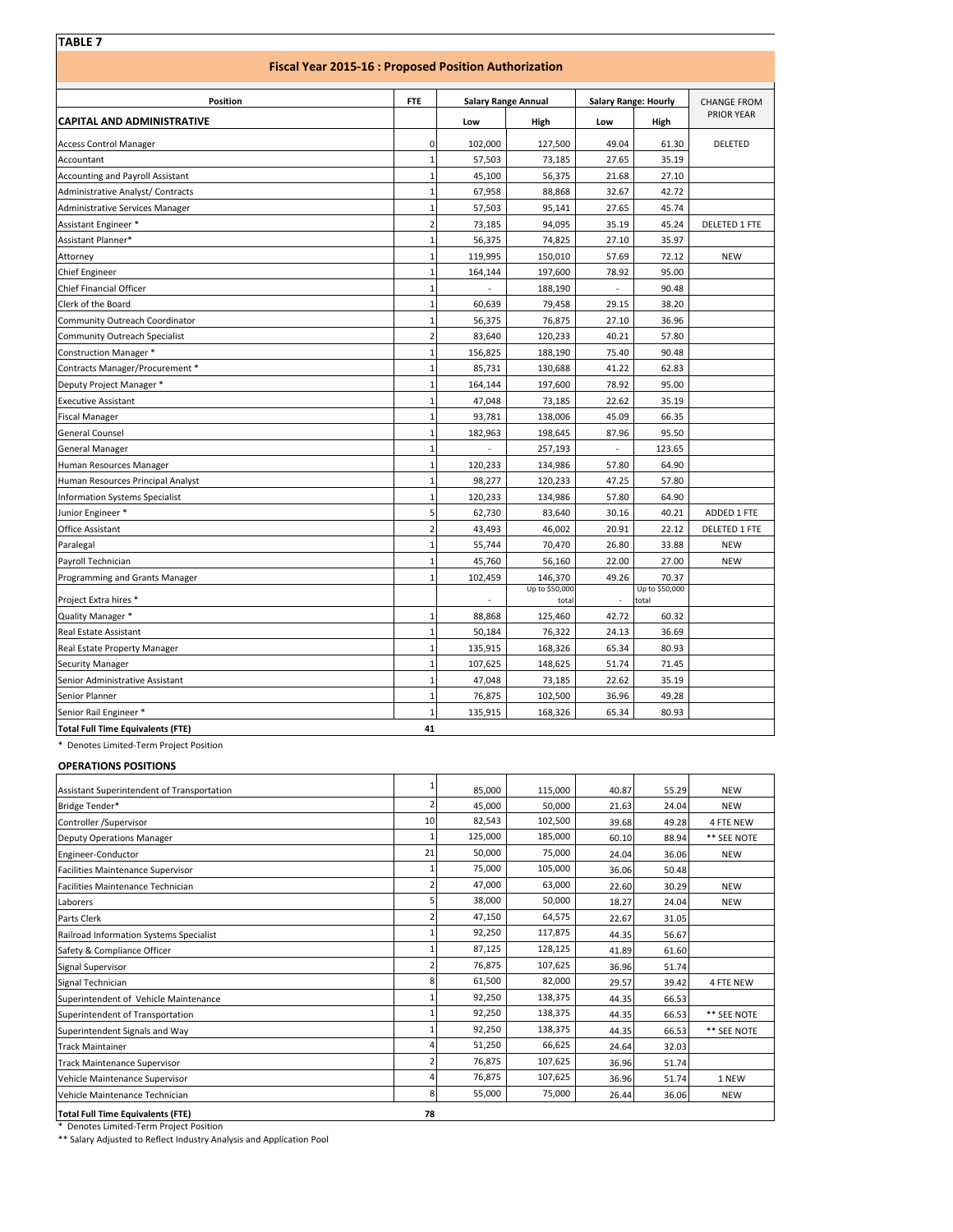## PRELIMINARY FISCAL YEAR 2015‐16 BUDGET: DISCUSSION

## **TABLE 5: CAPITAL BUDGET**

The Proposed Capital Budget in FY 2015-16 contains all the expenditures needed for the Phase 1 construction project, including staff, construction and engineering contracts, agency insurance, supplies, and related administrative costs.

#### Revenues:

Although the growth in sales tax has been strong in the past three years, we are budgeting for a moderate 3% increase in the budget as a reasonable projection. As in FY 2014‐15, the Capital Budget shows new sales tax needed for capital, while the rest of sales tax is used to fund operations. Other significant revenue details are as follows:

- Grant funding of \$5.4 million for construction of multiple segments of the SMART pathway
- Additional grant funds of \$80,000 for bike parking strategic planning
- Inclusion of engineering funds for the Larkspur extension of \$2.5 million. This is transferred from the FY 2014‐15 Budget.
- Federal funding of \$953,043 for the Black Point Bridge project transferred from the FY 2014‐15 Budget.
- Grant funds of \$6.6 million for the seventh rail car set as approved by SCTA and MTC in December of 2012.
- A decrease of \$456,350 in interest earnings as a result of the drawdown of bond funds and fund balance set aside for the project.

#### Expenditures:

As discussed in the quarterly project update provided to the Board with the budget, the SMART Phase 1 project costs have been increased to \$438.3 million. All necessary Phase 1 costs that have not yet been incurred are incorporated in the FY 2015‐16 budget. This includes the District costs that support the project and administrative costs as well. After FY 2015-16, administrative costs of the District will be carried separately from capital needs or ongoing capital projects.

Salary and benefits cost for the Capital Budget show an increase of \$357,103 over FY 2014‐15 due to several changes. First, there are vacant positions and the budget assumes that some are filled during the course of the year. Second, the budget includes a 2.5% cost-of-living increase for existing staff. This amount matches the increase in the Bay Area Consumer Price Index, and staff face these growing costs. In addition, we are assuming a projected increase of 5% in health care benefit costs, which are partially borne by employees. This includes changes to our dental, vision and insurance plans necessitated by our separation from Sonoma County's benefit pool. CalPERS costs per employee are reduced slightly as a result of pension reform efforts. Finally, we have shifted workers compensation costs out of the Insurance budget and into the benefits category to better reflect the nature of those costs.

The budget proposal contains three new staff positions that will replace services currently provided by contractors, and will result in no significant overall budget impact: The addition of Paralegal and Attorney for the legal needs of the District, and a Payroll Technician for the financial operations of the District. The additional legal staff will be offset by savings in expenditures on outside attorneys, including the County of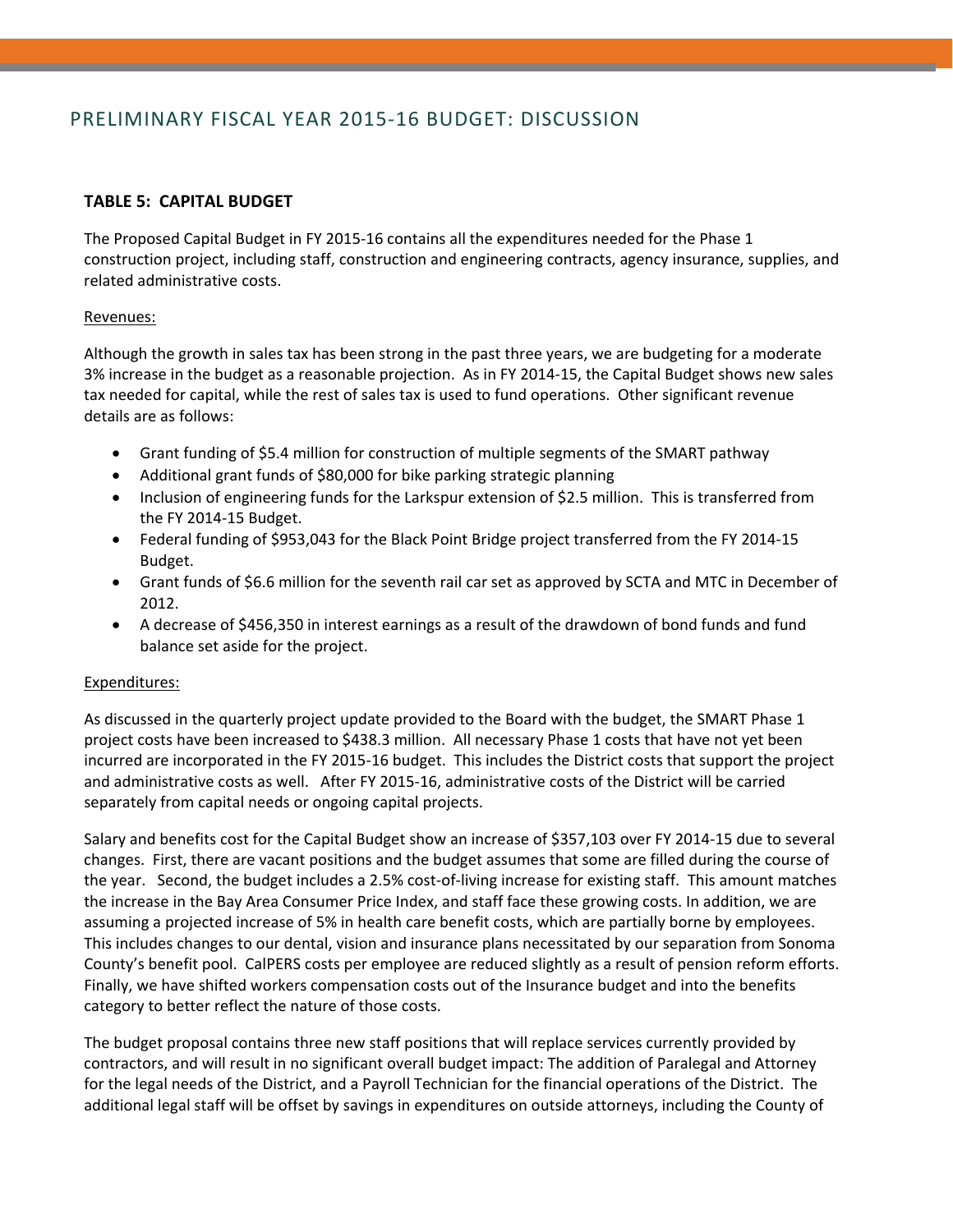Sonoma. Hourly costs for the County's legal services are \$229 an hour, while the combined hourly rate of both a paralegal and attorney who work exclusively for SMART would be a projected \$137 per hour, including benefits. This change would mean the services of two employees, rather than one, at an annual projected savings of \$190,320. Likewise, the cost of a Payroll Technician will be offset by savings in our payments to the County of Sonoma for payroll services. The new staff person will cost approximately \$73,000 annually, which combined with the cost of our new Payroll provider, Paychex, will cost \$94,000 annually. The cost of paying the County of Sonoma for payroll would be \$105,600, a savings of \$11,600.

Other notable changes in project related costs include:

- Insurance costs are estimated to increase next year from \$498,372 to \$965,400 as a result of both increases in rail activity and assumption of property ownership from our contractors.
- An additional \$500,000 self‐insured retention is included related to our rail liability policies and actuarial analysis of estimated losses.
- Administrative contracts will increase \$103,627 for services related to new operations staff. These include new drug testing, medical and other screenings necessary for operations staff. Additional funds are provided for class and compensation surveys for administrative staff whose job duties are changing as we transition to ongoing operations.
- Although ongoing legal costs are expected to be minimized by hiring in‐house staff, the legal budget has included a conservative projection to cover new costs. The FY 2015-16 Proposed Budget has increased by \$225,000 to plan for current pending litigation, labor negotiation costs, and for prudent reserves related to claims and other potential litigation.
- Public outreach includes an increase of \$373,000 to fund new initiatives, including marketing for the new train service and planning, design and implementation of a new website for transit service.
- Capital costs related to Phase 1 are included in the Buildings and Capital Improvements category and total \$90,123,255. These are broken down into accounting categories, with the biggest being rail car payments in Capital Equipment‐Work in Progress of \$29.4 million and Infrastructure costs of \$57.8 million primarily for train control systems, crossings improvements in San Rafael, Haystack Bridge completion and SMART pathway construction.

## **TABLE 6: OPERATIONS BUDGET**

The Proposed Operations Budget shows the significant increase in SMART operating costs from \$3,205,420 in FY 2014‐15 to \$13,915,515 in FY 2015‐16. Operations staff have moved from the planning to the operating phase with the arrival of our new rail vehicles. By June 2016 SMART will be responsible for full‐ scale operational simulation of passenger service, as well as working with the Federal Railroad Administration to obtain approval for carrying passengers. Over the course of the new fiscal year, Operations will assume and activate the following functions: 24‐hour dispatch, train and signal testing and operation, vehicle maintenance and inventory control, and maintenance of way (track, structures, grade crossings, communications and signals).

To accomplish this SMART will continue the hiring process to reach the 78 employees needed for service. They must undergo screening procedures, receive proper training, obtain qualifications and certification if required, and be provided with workspaces and equipment. Operations management must complete all necessary procedures, rules and guidelines, purchase required equipment, and have all materials and suppliers in place (fuel, lubricants, etc.) All of these actions must be scheduled to be fully consistent with the completion and delivery of project elements, vendor‐supplied training, and coordinated with regulatory agency activity as our system moves into full implementation.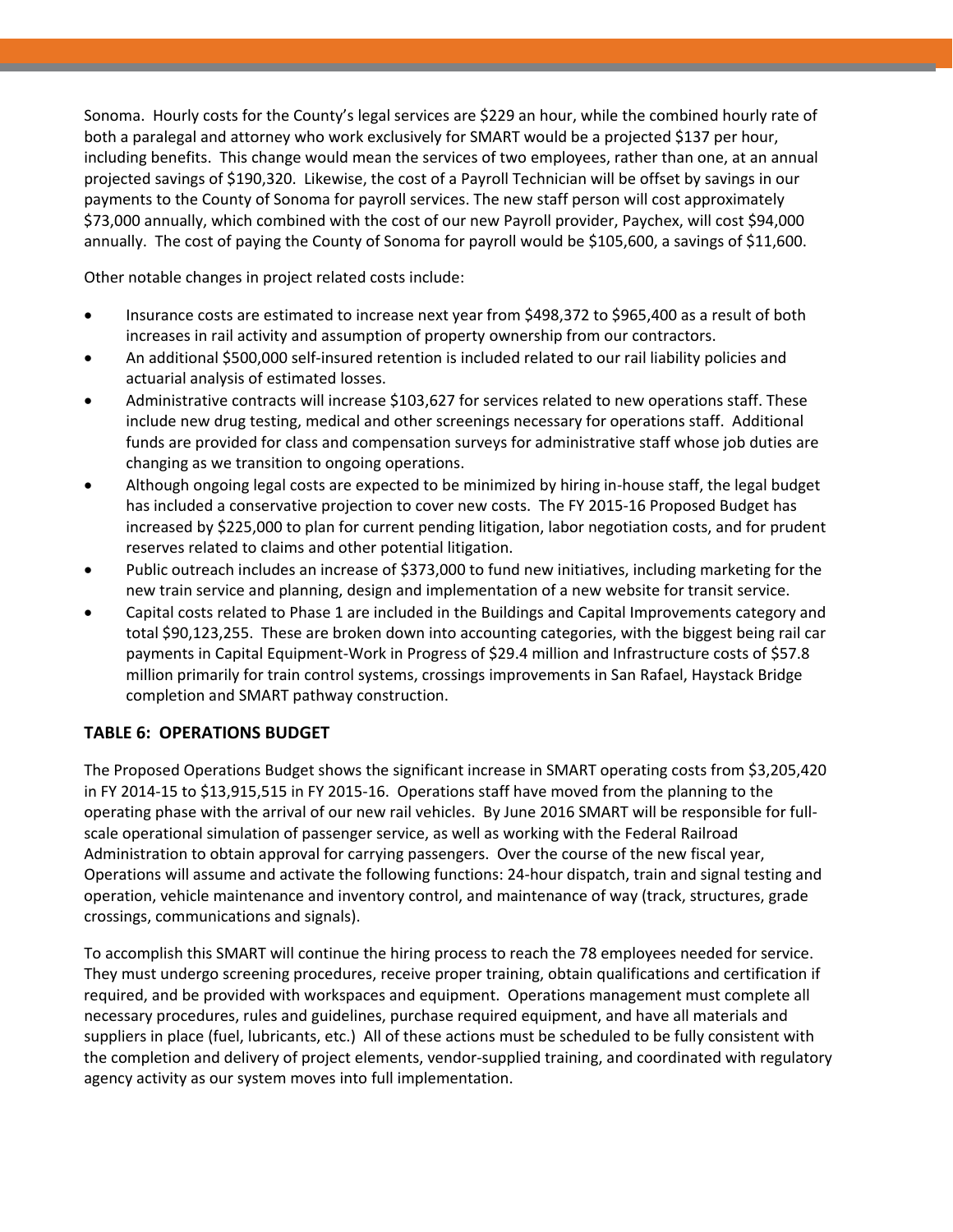In addition to assuming responsibility for vehicles, track, structures, stations and other project elements, Operations will be working to procure, install and train staff on a maintenance information system and other electronic record‐keeping systems. This is needed to manage all operating equipment, assist with warranty administration, and provide state of good repair reports to the federal government. We will also be developing train operating schedules for consideration and approval by the Board of Directors, in addition to operating procedures for enforcement of fare collection and other rules, and develop appropriate procedures and training.

## **EXPENDITURES – SALARIES AND BENEFITS:**

The budget contains funding to staff all aspects of Operations, and shows an increase from 30 authorized positions in Fiscal Year 2014‐15 to funding 78 positions by June of 2016. Details are reflected in **Table 7.** Positions are funded as they are needed throughout the year, with further explanation provided by division below:

Transportation Division: This division is responsible for dispatching all train movement including freight, controlling all activities that occur in the right‐of‐way, and operating all rail equipment. It requires the following staff:

- $\triangleright$  One Transportation Superintendent
- $\triangleright$  One Assistant Superintendent
- Ten Controller Supervisors
- $\triangleright$  Two Bridge Tenders
- 21 Engineer‐Conductors

The hiring of these staff is scheduled around the anticipated delivery of the rail vehicle fleet, scheduled training, support for vehicle and systems testing, the assumption of responsibility for the SMART dispatching function, and the commencement of simulated revenue service. Bridge tenders, limited‐term positions for staffing the new Haystack Landing Bridge, are required by the Coast Guard during an interim period for as much as two years to do on‐site monitoring and bridge operation capability when the bridge is in a closed (down) position. We will eventually be able to operate the Haystack Bridge from Central Control, and will eliminate these positions at that time.

Vehicle Maintenance: This division is responsible for daily maintenance of rail and maintenance vehicles. It will require the following staff positions:

- $\triangleright$  One Superintendent of Vehicle Maintenance
- $\triangleright$  Four Vehicle Maintenance Supervisors
- $\triangleright$  Eight Vehicle Maintenance Technicians
- Two Storeroom Parts Clerks
- $\triangleright$  Five Laborers

The hiring schedule for this division is driven by delivery of the vehicle fleet, scheduling of training classes, arrival of spare parts, maintenance schedules and the operation of trains in the testing phase.

Signals and Way: This division maintains all crossing equipment, train control systems, track and related infrastructure, platforms, fare collection equipment, multi-use pathway, and general property upkeep. The following staff are necessary for these functions:

 $\triangleright$  One Superintendent of Signals and Way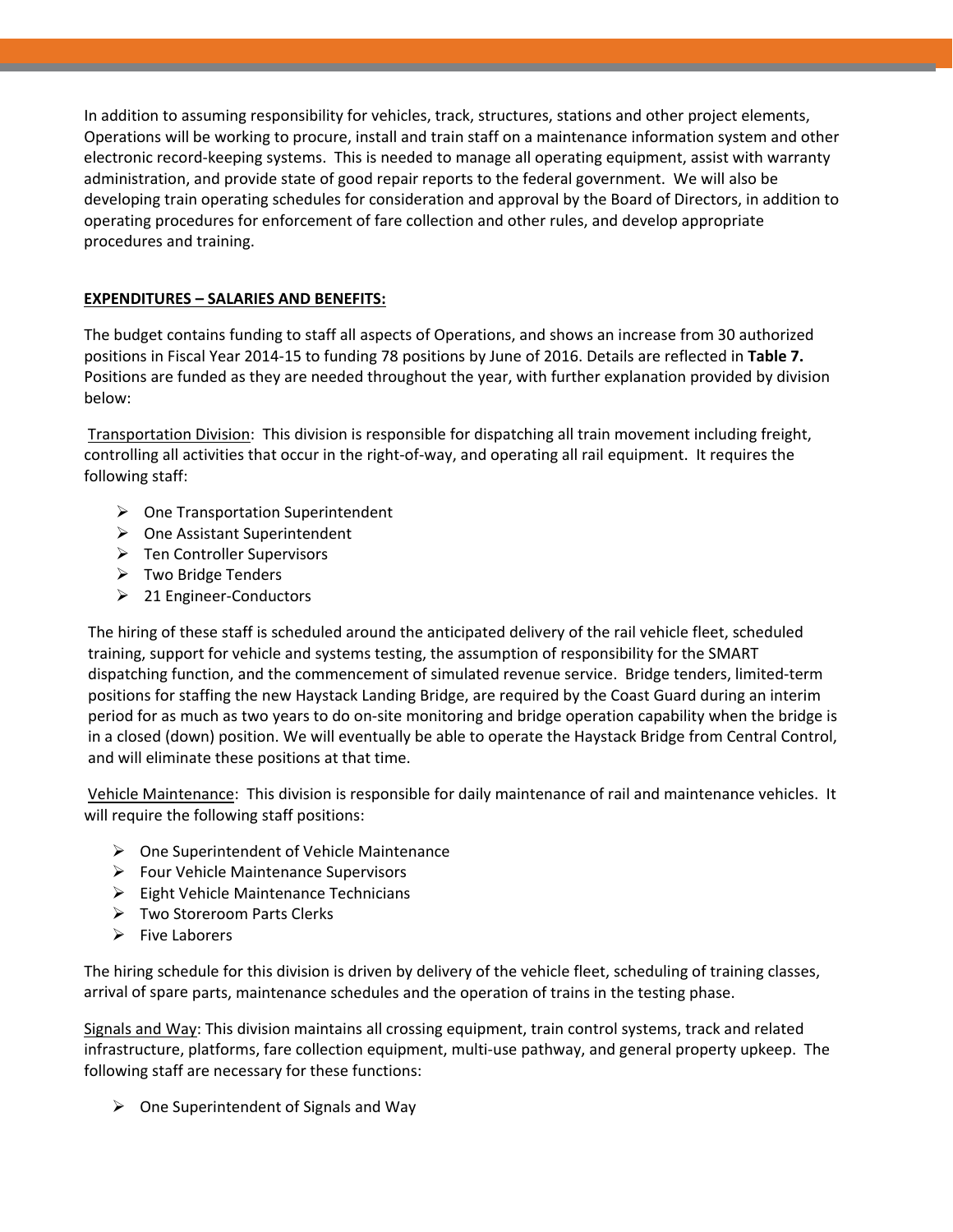- $\triangleright$  Two Track Supervisors
- $\triangleright$  Four Track Maintainers
- $\triangleright$  Two Signal Supervisors
- $\triangleright$  Eight Signal Technicians
- $\triangleright$  One Facility Maintenance Supervisor
- $\triangleright$  Two Facility Maintenance Technicians

Hiring is driven by anticipated completion of civil construction and grade crossing work, and subsequent handover of those assets from our contractors. Staff will also be hired in time for vendor‐supplied training on the SMART signal system, including the Positive Train Control system, and assume the responsibility for maintaining the system as we move into integrated testing and simulated revenue service.

Operations Administration: Operations management, which oversees all three divisions, consists of:

- $\triangleright$  Operations Manager
- $\triangleright$  Deputy Operations Manager
- $\triangleright$  Safety and Compliance Officer
- $\triangleright$  Railroad Information Systems Specialist

Staff costs related to the 78 FTE outline above are \$7,409,141. This includes all salary and benefits for staff hired throughout the year. The number, title and salary ranges of positions are detailed further in **TABLE 6,** the Position Authorization table for the entire FY 2015‐16 Budget. Operations positions are detailed at the bottom of that table. In that table we have identified the positions that are new to the FY 2015‐16 Budget or have been revised in some way.

#### **EXPENDITURES – NON‐SALARY:**

The budget for non‐salary expenditures proposed in Fiscal Year 2015‐16 is \$6,506,375 and includes all materials, supplies and services projected as necessary to operate and maintain a fully functional railroad and multi-use pathway. In some cases, our experience during the year may prove different than our projections, and we will bring updates to the Board as needed. From fuel to water to gate crossing replacement arms, each need has been projected to the best of our knowledge at this time. There are a significant number of one-time expenditures for vehicles and capital equipment, expenditures that will then reduce in future years to match replacement schedules. Some of the more significant expenditures include:

- Maintenance Equipment: \$505,000 for all equipment related to crossing maintenance and repairs, electronic parts, weekly inspections, rail grinding and maintenance of service vehicles.
- Maintenance-Radios: \$215,000 for radio maintenance and related tower sites for repeaters to provide full radio coverage and ensure reliable contact between central control and train crews.
- Maintenance-Railway: \$230,000 for weed abatement, homeless cleanup, fence repair.
- Special Services‐Operations: \$1,039,080 (increase of \$431,421 over prior year) for security at all SMART facilities, vehicle services such tool calibration, cleaning of mats/towels and work gear, waste management, hazmat services, re-railing and wheel truing, and for contract with Operations Manager.
- Diesel fuel and emission fluids: \$830,000 to match fueling needs associated with train car arrival schedule.
- Utilities: \$310,000 for water, power, garbage and sewer service for the Maintenance Facility and all utilities needed for platforms, grade crossings, Haystack Bridge and the Puerto Suelo Tunnel.